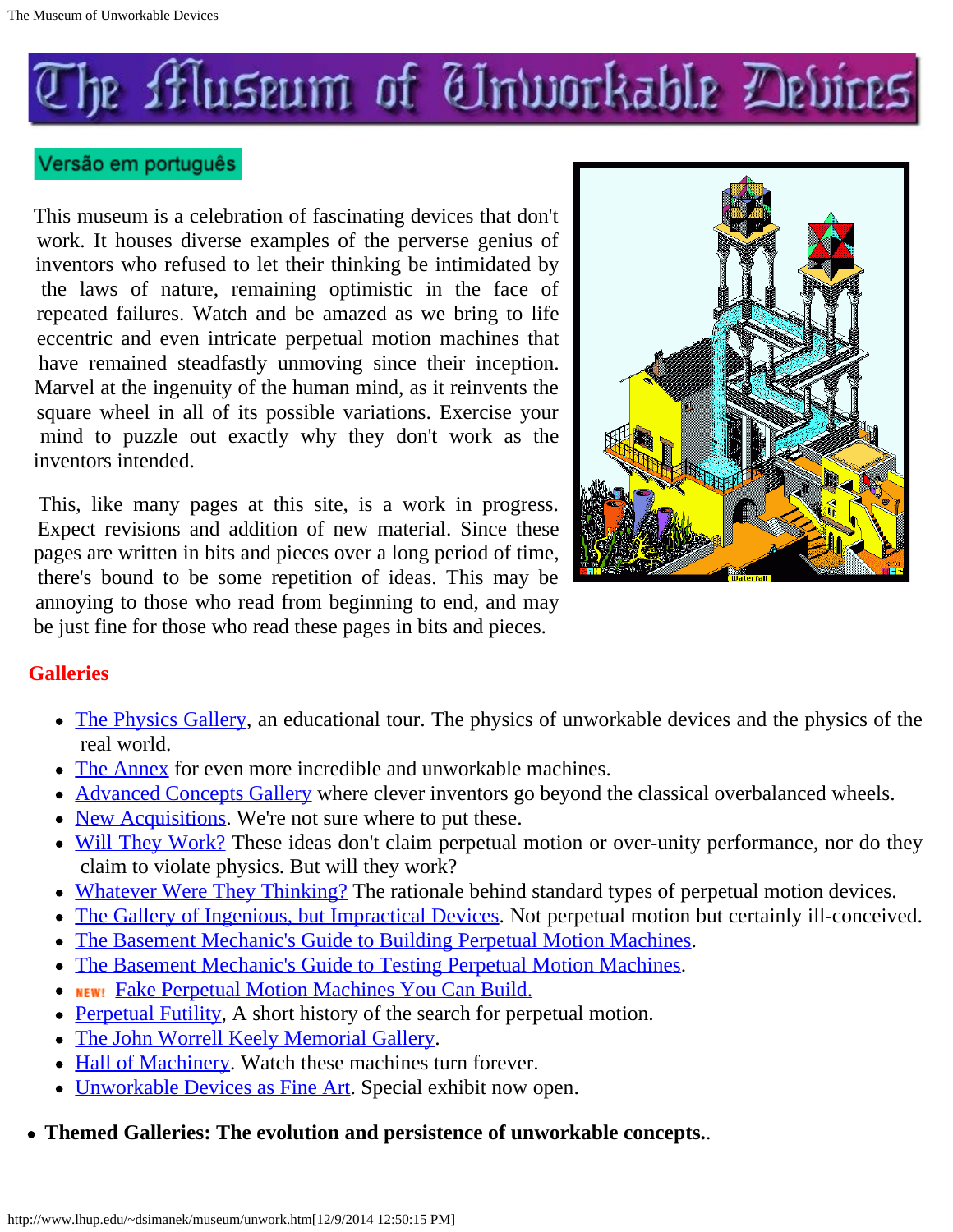The Museum of Unworkable Devices

- [Center of gravity analysis of machines](http://www.lhup.edu/~dsimanek/museum/themes/centgrav.htm).
- [The shifting-mass overbalanced wheel](http://www.lhup.edu/~dsimanek/museum/overbal.htm).
- [Self-acting pumps.](http://www.lhup.edu/~dsimanek/museum/themes/pumps.htm)
- [Belt and pulley Devices](http://www.lhup.edu/~dsimanek/museum/themes/pulley.htm).
- [The Roberval balance.](http://www.lhup.edu/~dsimanek/museum/roberval.htm)
- [Back to Basics.](http://www.lhup.edu/~dsimanek/museum/simpler.htm) Simpler isn't always better.
- [The bucket-brigade wheel.](http://www.lhup.edu/~dsimanek/museum/themes/bellows.htm)
- [Buoyancy misconceptions.](http://www.lhup.edu/~dsimanek/museum/themes/buoyant.htm)
- **NEW!** [Siphon misconceptions.](http://www.lhup.edu/~dsimanek/museum/themes/siphon.htm)
- [Surely they can't be serious?](http://www.lhup.edu/~dsimanek/museum/serious/serious.htm)
- **NEW!** [Theory of perpetual motion machines.](http://www.lhup.edu/~dsimanek/museum/themes/theory.htm)
- **The Reading Room.**
	- [Nature's impossibilities](http://www.lhup.edu/~dsimanek/museum/impossible.htm).
	- [Why won't my perpetual motion machine work?](http://www.lhup.edu/~dsimanek/museum/themes/whynot.htm) For those who want quick answers.
	- [Things to consider before you rewrite classical physics.](http://www.lhup.edu/~dsimanek/museum/themes/modify.htm)
	- [Basic concepts of classical physics.](http://www.lhup.edu/~dsimanek/museum/basics.htm)
	- **NEW!** [Are physics laws universal?](http://www.lhup.edu/~dsimanek/museum/themes/universal.htm)
	- [Violating Newton's Laws.](http://www.lhup.edu/~dsimanek/museum/themes/NewtonsThird.htm)
	- [On a frictionless level plane, will a cylinder roll forever?](http://www.lhup.edu/~dsimanek/scenario/rolling.htm) No, but the reasons are interesting.
	- [A defense of the quest for perpetual motion](http://www.lhup.edu/~dsimanek/museum/kamis.htm). by Ken Amis.
	- [Letters to Ken Amis](http://www.lhup.edu/~dsimanek/museum/mailbag.htm).
	- [Patents for unworkable devices](http://www.lhup.edu/~dsimanek/museum/patents.htm).
	- [Physics 101 for perpetual motion machine inventors](http://www.lhup.edu/~dsimanek/museum/phys101.htm).
	- [What is Energy?](http://www.lhup.edu/~dsimanek/museum/energy.htm)
	- [The psychology of perpetual motion machine inventors](http://www.lhup.edu/~dsimanek/museum/psych.htm).

# **Related Galleries.**

- [Gallery of artistic impossibilities](http://www.lhup.edu/~dsimanek/3d/illus1.htm).
- [Gallery of 3d stereo artistic impossibilities](http://www.lhup.edu/~dsimanek/3d/illus2.htm).
- [Donald Simanek's Front Page](http://www.lhup.edu/~dsimanek/home.htm).

# **Web resources.**

• [Deceptions](http://www.nlcpr.com/Deceptions1.php) by Peter Parsons. We don't talk much about deliberate contemporary scams and deceptions on these pages. We don't have to, for this excellent site debunks them thoroughly. Click on the "scams" tab for more. The site also has information on both genuine and bogus energy saving strategies.

# **The Main Gallery**

• [It'll never work!](#page-2-0)

*Insanity: doing the same thing over and over again and expecting different results.*

*—Albert Einstein.*

*The seekers after perpetual motion are trying to get something from nothing.*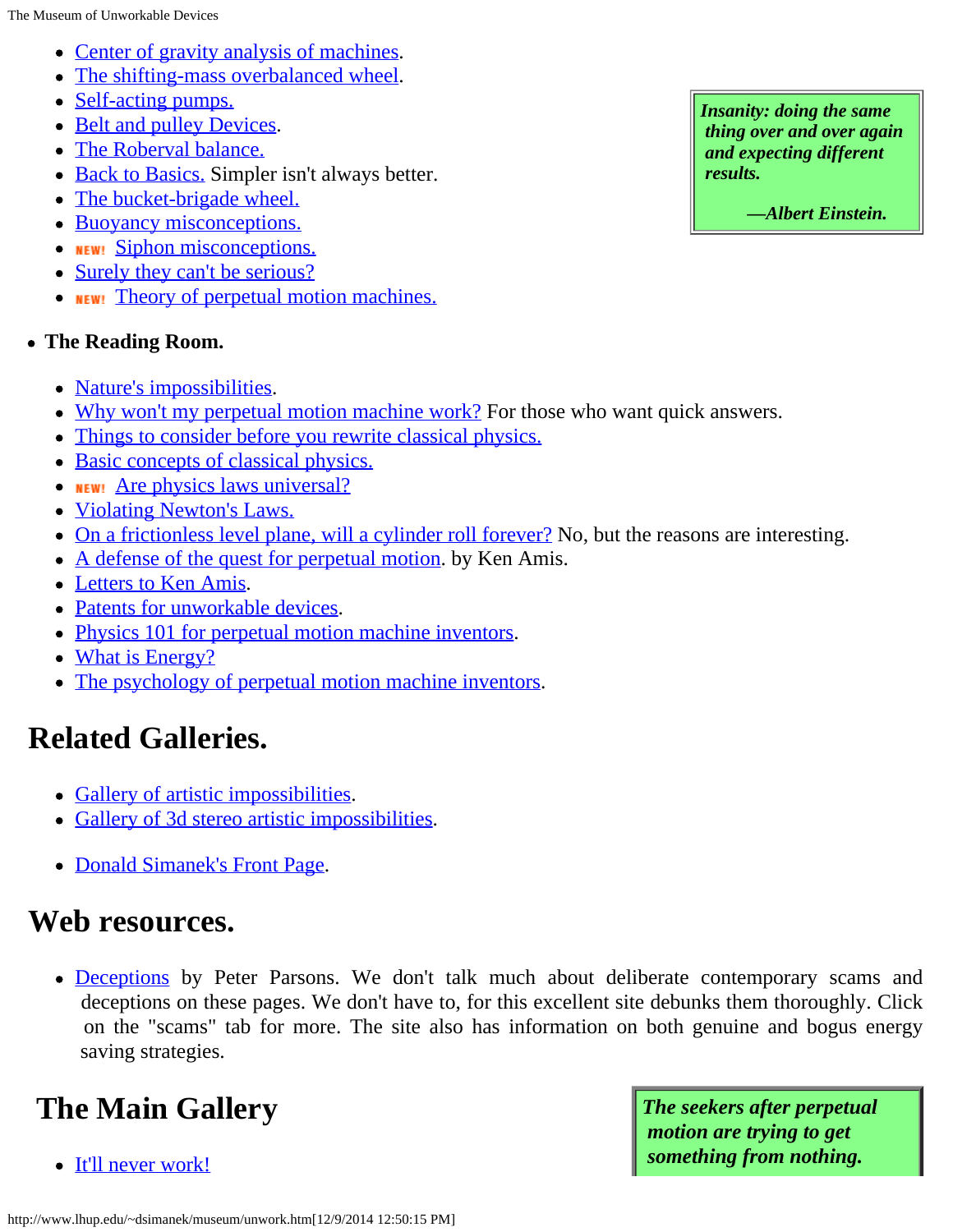- —Sir Isaac Newton [Overbalanced wheels.](#page-6-0)
- [Stevin's problem.](#page-8-0)
- [More on Stevin's Principle.](#page-9-0)
- [Friction and idealizations.](#page-11-0)
- [Tapping quantum weirdness.](#page-12-0) NEW!
- [What about free energy?](#page-12-1)
- [Buoyancy motor 1.](#page-14-0)
- [Buoyancy motor 2.](#page-16-0)
- [Buoyancy motor 3.](#page-17-0)
- [Buoyancy motor 4.](#page-18-0)
- [Capillary motor.](#page-19-0)
- [Capillary wheels.](#page-20-0)
- [George Sinclair's siphon.](#page-21-0)
- [The Schadewald gravity engine.](#page-21-1)
- [Simanek's bouncing ball engine.](#page-23-0)
- [Gravity shield engine.](#page-24-0)
- [The Classic magnetic shield engine.](#page-26-0)
- [Links to other sites.](#page-28-0)

<span id="page-2-0"></span>**It'll never work!**

• [Bibliography.](#page-28-1)

## **If at first you don't succeed...**

Somebody said it couldn't be done But he, with a grin, replied "You shouldn't say it can't be done At least until you've tried."

So he set to work; armed with a ton Of zeal he got right to it. He tackled that thing that couldn't be done; But he couldn't do it.

—Anon (Parody of Edgar Guest.)

# **Closed-cycle mill, 17th century.**

The term "perpetual motion machine" has several definitions.

1. Any device that continues its motion forever, without any speed reduction. This is a literal interpretation of the words.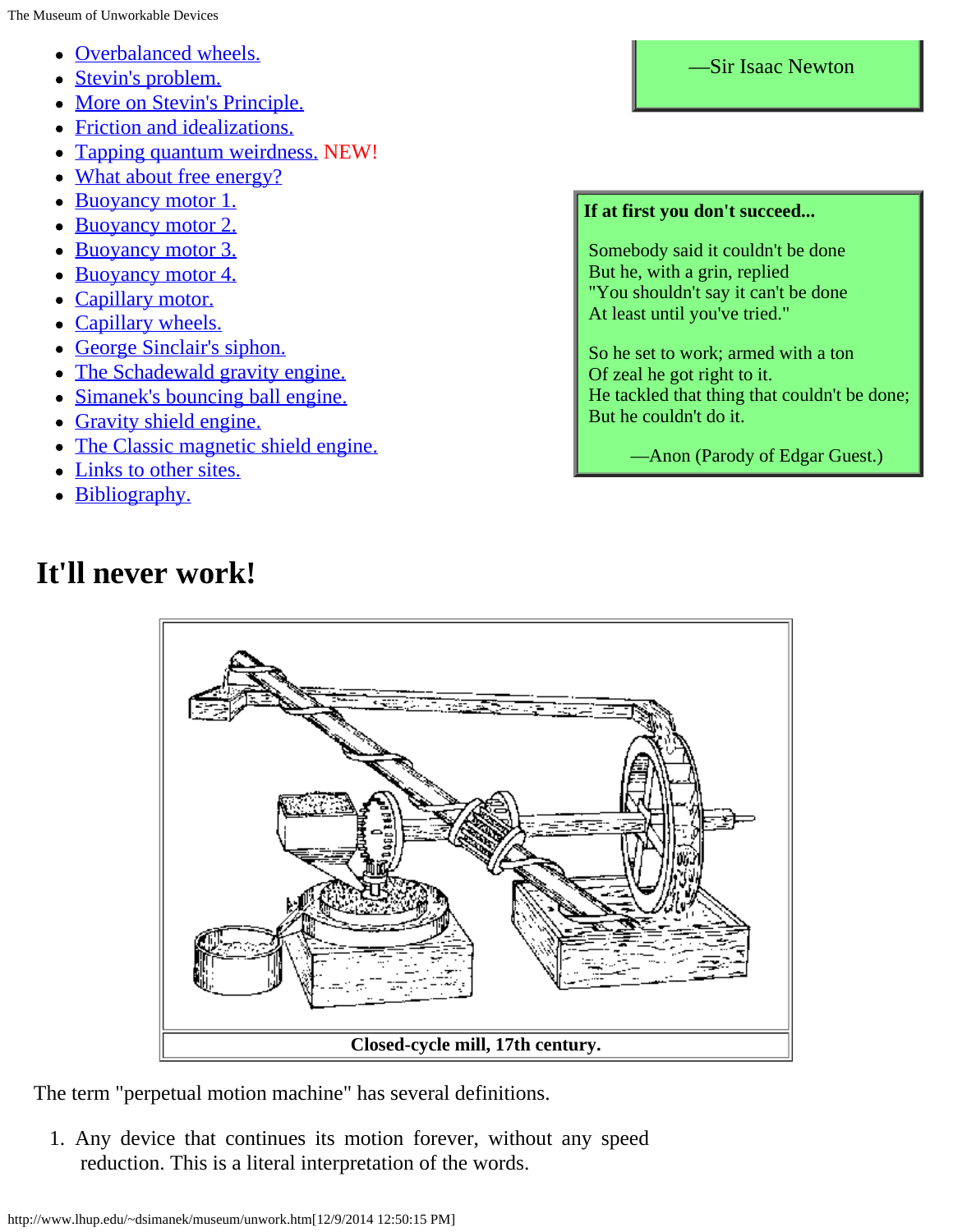- 2. Any device whose operation would violate established laws of physics, or would depend upon purely speculative laws unknown to physics. This is the colloqual usage.
- 3. A machine that perpetually puts out more energy than it takes in. Nowadays this is called an "over-unity machine" since its power efficiency would be greater than one.

I will include the last two of these under the term "unworkable devices". The first one does not violate any fundamental physics, but it does not happen in large scale structures because of two facts of nature: (1) no materials are perfectly rigid bodies and (2) friction and other energydissipative processes are always present. The only systems we know of, such as atoms, that seem to exhibit constant energy and momentum

 forever (if undisturbed) are such a nature that we cannot directly verify whether there's really any **motion** going on within them. Our concern is not with these, but with systems that would *appear to* violate physics laws on the macroscopic scale—machines that have cyclic operation and could be made to produce useful work forever, without energy input.

Perpetual motion machine proposals are often dismissed by scientists in a manner that appears to the layperson as hasty rejection using dogmatic assertions that such machines are prohibited from working by the "laws of thermodynamics". This does not satisfy the person who "knows" a little physics, but considers the laws of thermodynamics a bit mysterious. The very character of such laws is off-putting to the average person, because they have an air of finality and negativity.

Thermodynamics laws and conservation laws have great power because they allow us to predict certain things about a system without analyzing all aspects of the mechanism. They even allow confident predictions in spite of our ignorance of some details or experimental difficulties in examining them. The experienced scientist will use these to evaluate a proposed device, which seems to the non-scientist to be a failure to consider all the details.

Of course physicists don't claim that any physics laws represent final and unalterable truth. The perpetual motion (PM) machine inventor pounces on this and says "Such laws would have us give up trying to discover anything new! What if there were a flaw in these laws, a flaw that we could discover and exploit?"

It's a historical fact that the laws of thermodynamics were initially proposed to describe the fact that all previous attempts to

*The only way of discovering the limits of the possible is to venture a little way past them into the*



*Seekers of Perpetual Motion, Have fervent faith and saint's devotion. The Gods of Physics duly smite them To be reborn ad infinitum.*

—Jonathan Harris

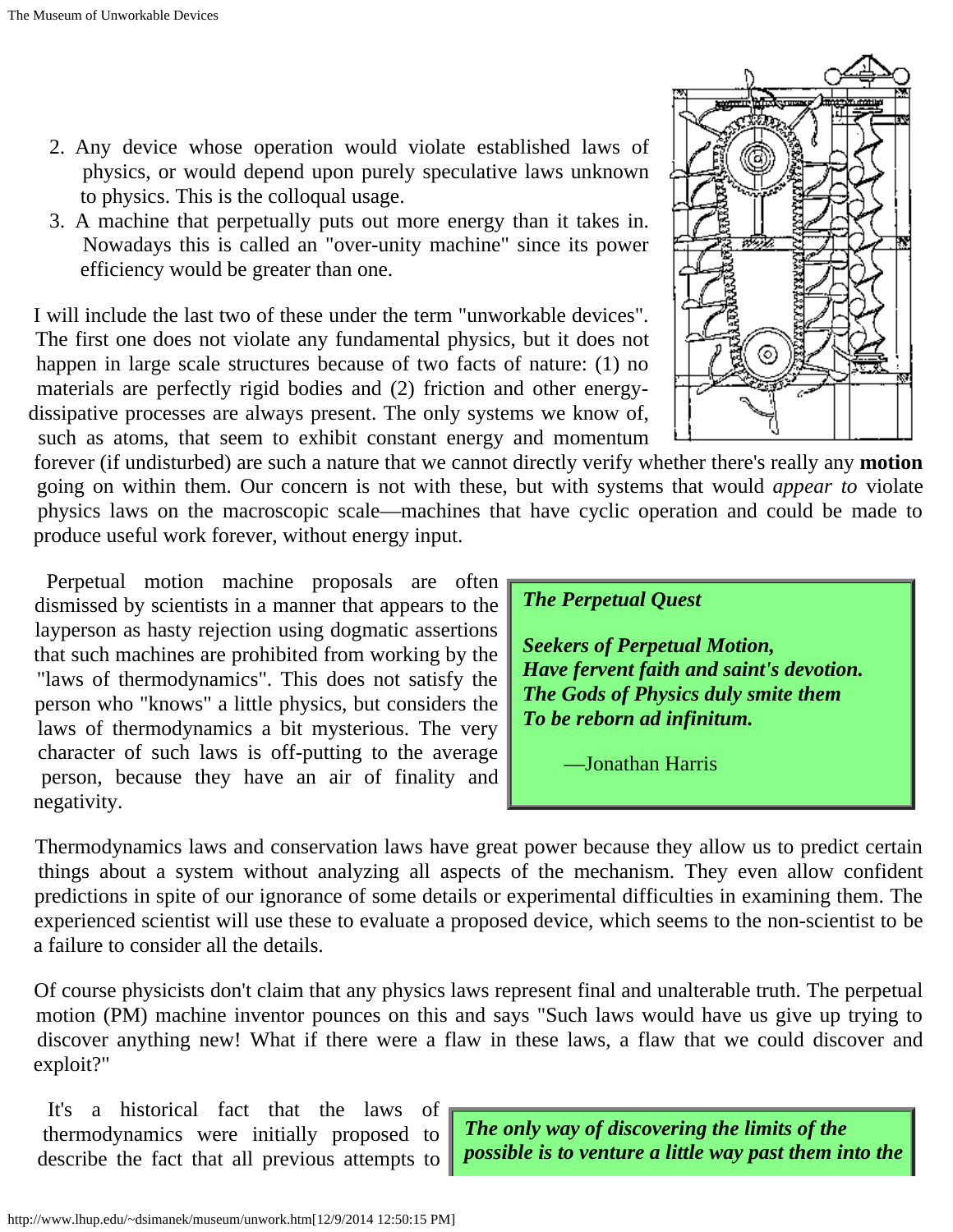achieve perpetual motion had failed. We've learned more about these laws since then, and have a much better understanding of them and why they are so powerful in describing what can and can't happen in nature.

### *impossible.*

— Arthur C. Clarke (Clarke's second law)

Any particular classical mechanical PM machine can be shown to be faulty in concept or execution by far simpler and conclusive means. The obvious way is to simply test the machine to see if it lives up to the inventor's claims. Fraudulent claims may sometimes be exposed this way. But the inventor's usual reaction to the failure of his device is to say, "It just needs a bit more work to refine and improve the design or reduce the friction."

On another level are **proposals** that haven't yet been built. Such proposals may come from honest (though perhaps misguided) people who know some physics or engineering (but not enough). How can we determine whether these are worth the time and trouble to develop? We may not have to go to the trouble and expense of building them. Perpetual motion proposals can be shown to be based on faulty reasoning, or on misunderstanding or misapplication of well-known and well-tested basic laws and principles of physics.

This can be a useful exercise for interested laypersons, and for high school and freshman college students taking physics, even before they have been exposed to the laws of thermodynamics. My purpose, in this document, is to subject some of the classic perpetual motion machine proposals to such analysis. In the process we will come to better understand the basic physics laws, and understand how they can be misunderstood, misinterpreted and misapplied. This exercise can strengthen one's understanding of physics.

I will be interested in examining examples of these classes of proposals and claims:

(1) **Devices that are claimed to remain in continual motion without input of energy and without producing output work.** Obviously such devices would require energy to get them moving, but none thereafter. This description is nothing more than a

*He is wise who gains wisdom from another's mishaps.*

—Plutius Syrus

 statement of what **perpetual motion** means. These devices (if they actually worked) would have no purpose other than to amaze onlookers and annoy physicists and engineers. Such devices would not necessarily violate any fundamental physics laws or principles. Stable atoms are physical objects whose internal processes continue forever without loss of energy, if the atom is not disturbed. So they are examples of "perpetual motion" (moving forever), but in the physics literature these aren't called "perpetual motion machines". That term is reserved for a device that would violate one or more of the laws of thermodynamics. This is because the word "machine" is reserved for devices that produce an output of useful work, while these continually turning systems don't output any work and therefore aren't machines.

Some folks cite the motion of planets around the sun as an example of perpetual motion. On the macroscopic scale we can show that perpetual motion isn't happening, even without waiting around for an eternity. If the motion of a system is observed for a finite time and found to be decreasing in speed, then clearly it is losing energy continually, and can't move perpetually. This is the case even for the solar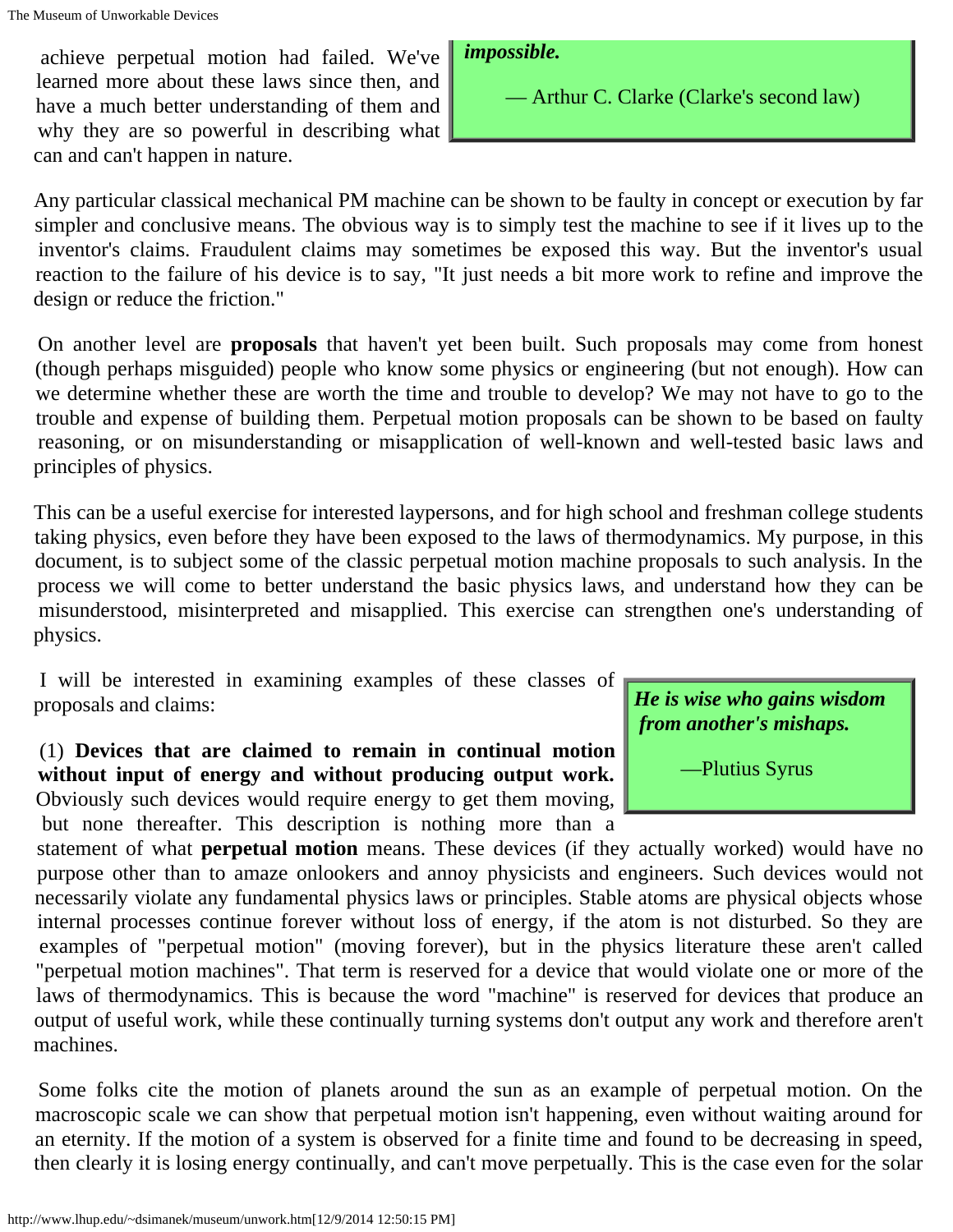system, as mechanical energy and tidal deformations dissipate mechanical energy into thermal energy. There are no macroscopic (large scale) mechanisms known that move without slowing down, and it is usually due to those ever-present energy dissipative processes such as friction. The fact that these dissipative processes are always present is a fact of nature, though we don't usually elevate that fact to the status of a "law of nature". This fact, however, is not the sole cause of failure of all perpetual motion machine proposals, as we will see.

(2) **Devices that are claimed to remain in motion without energy input while still producing output energy.** Such proposed devices may require a push to get them started, but no input energy thereafter. This is the kind of machine inventors seek. Sometimes the inventor refuses to disconnect the starter battery after the machine is moving. This is suspicious.

(3) **Devices that require energy input to remain in motion, but are claimed to produce output energy greater than the input energy.** These days some folks call these "over-unity" machines, because their inventors claim they have energy efficiencies greater than one. Clearly such a machine (if it existed) could be engineered to be a class (2) machine by simply diverting part of the output energy and feeding it back to the input to drive the machine. Curiously, inventors who claim to have made an over-unity machine

*Human opinion is scarcely anything more than the history of human errors.*

—Voltaire

 resist any suggestions that they do this in order to conclusively prove their claims for the machine. This is also suspicious.

(4) **Devices that tap some hypothetical universal all-pervasive "free energy" that the inventors imagine fills all of space.** Back in the 19th century it used to be the energy of the luminiferous ether that was supposedly being tapped. Now that we no longer take the existence of the ether seriously these folks claim to be tapping some sort of "energy of the vacuum." Anyway, they claim, it's "out there" and free for the taking. If there really were such an energy source, these machines wouldn't be violating any physical laws. Unfortunately the postulated source of energy is often concocted just to suit the purposes of the inventor, and is entirely a product of the inventor's imagination, unsupported by any other independent evidence. So, to the objective observer, these machines are experimentally and theoretically indistinguishable from type (3).

Since inventors (seekers) of free energy devices claim that such machines do have energy input, they reject the label of "perpetual-motion machines". They also reject any suggestion that they could divert some output energy to the provide the necessary input, on the excuse that the machines are only capable of taking in energy from a "free energy" source, or that the "free energy" is of a subtly different character from ordinary energy.

Scientists classify PM machines by reference to the thermodynamics laws they would violate.

- Perpetual motion machines of the first kind violate the first law of thermodynamics. They produce more energy output than input, that is, they have an efficiency greater than one.
- Perpetual motion machines of the second kind violate the second law of thermodynamics. They would involve zero or negative changes of entropy.

I won't use this classification much, for I want to avoid any appeal to the laws of thermodynamics in this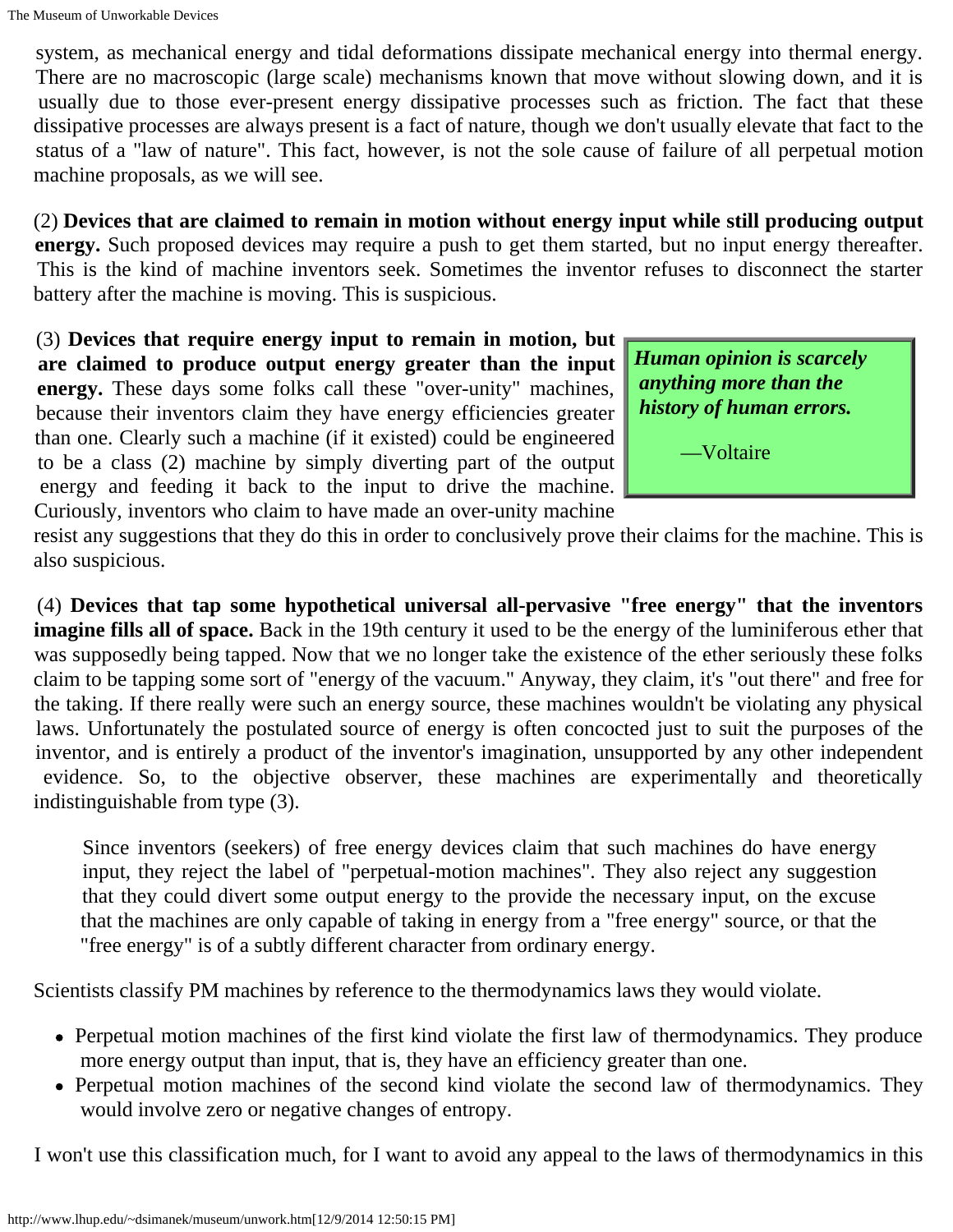document. My intent is to show that all unworkable devices violate more fundamental laws, laws that have been well-tested, well-established, and well-integrated into physical theory. Usually these are laws presented in undergraduate physics textbooks. But the examples I intend to analyze are those that are given inadequate analysis in standard books and articles. Many were originally proposed not as workable machines, but as clever challenge puzzles and paradoxes to test understanding of physical principles.

### <span id="page-6-0"></span>[Top](#page-0-0)

# **Overbalanced wheels.**



The overbalanced wheel perpetual motion idea apparently originated in India, in the 8th century CE. In his *Sysyadhivrddhida Tantra* (748 CE) the Indian astronomer Lalla described a self-rotating wheel driven by mercury moving along its curved spokes.

A variation of this idea was described by the Indian author Bhaskara (c. 1159). It was a wheel with containers of mercury around its rim. As the wheel turned, the mercury was supposed to move within the containers in such a way that the wheel

would always be heavier on one side of the axle. [GIF by Hans-Peter Gramatke, used with permission.]

This idea appears again in Europe in the year 1235 when the French architect Villard de Honnecourt described an overbalanced wheel with hinged hammers equally spaced around its

Various spellings are seen: "Honecort" and "Honnecort". "Villard" is sometimes seen as "Vilars", "Wilars" or "Willars".

 rim. The picture displays ambiguous perspective. The wheel is actually supposed to be perpendicular to the frame and to the horizontal axle. Villard's description (translated) is:

 *Many a time have skilful workmen tried to contrive a wheel that should turn of itself; here is a way to make such a one, by means of an uneven number of mallets, or by quicksilver.*

The reference to quicksilver (the liquid element mercury) indicates that Villard was familiar with the Bhaskara device, whose design had reached Europe by way of Arabia. Villard claimed his machine would be useful for sawing wood and raising weights.

Villard's diagram shows seven hammers, and he insisted on an odd (uneven) number of hammers, explaining

*...there will always be four on the downward side of the wheel and only three on the upward side; thus the mallet or bag will always fall over to the left as it reaches the top, ad infinitum.*

But, whether the number of hammers is odd or even, such a wheel comes to rest very soon. You have to give it a forceful push to make it execute even one revolution.

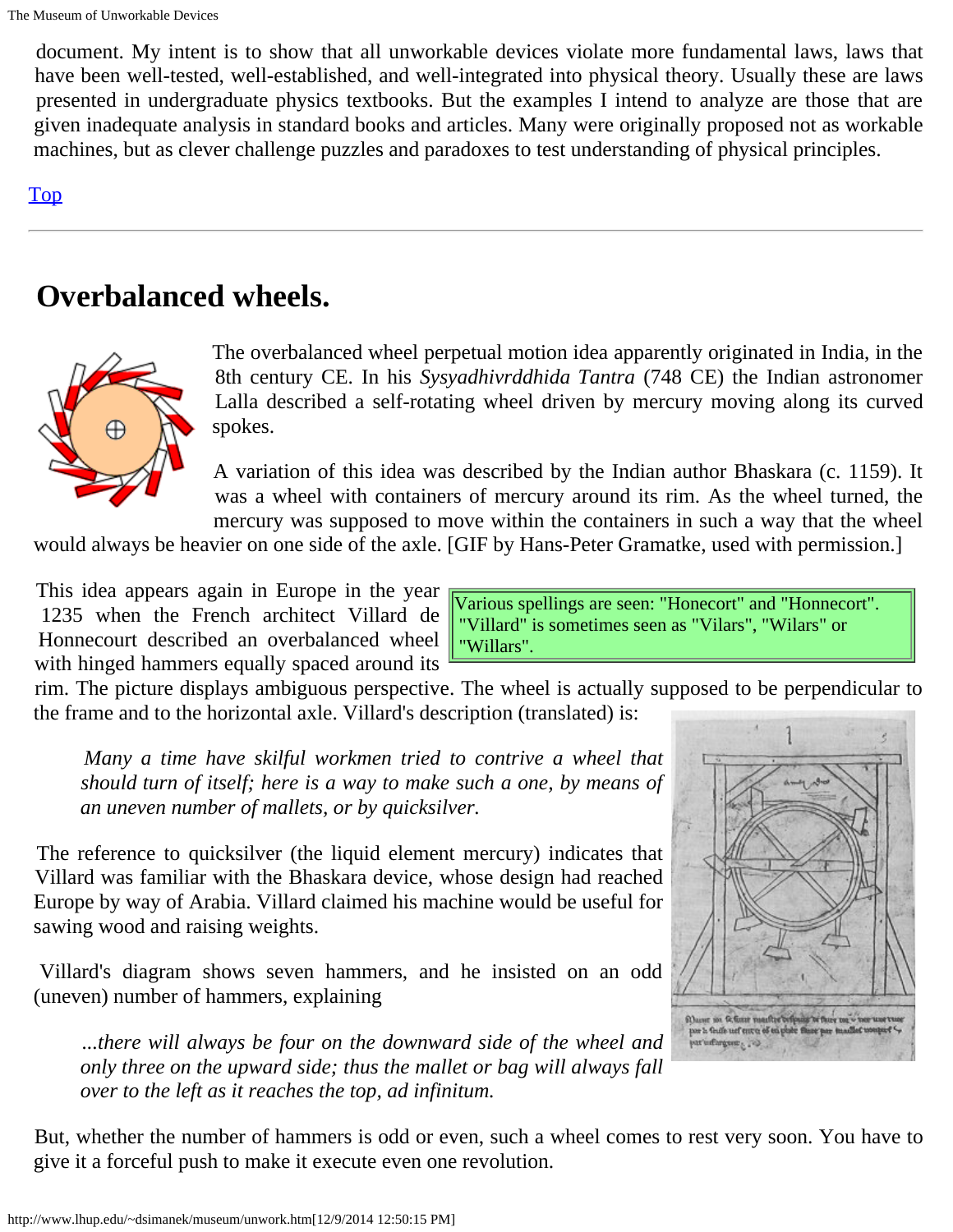

This "overbalanced wheel" idea reappeared in an astounding variety of forms over the centuries. We show a better diagram from a later time. A system of pegs or stops was required to hold the hammers at a large distance from the axle after they flipped over the top and allow them to hang freely as they came around the other side. Perhaps the rationale was that the balls had more moment (of inertia) on one side due to the larger lever arms (even though the principles of torque hadn't yet been formalized at this time).

Even though there are fewer balls on one side of the axle at any given position, these have larger lever arms and therefore greater torque. As a hammer swings and falls near the top of the wheel, the wheel slows during the hammer fall, then gains some speed

 when the hammer hits its peg. There's no net gain in speed, and there's irreversible energy loss when hammers hit pegs. If given a push, the wheel will turn jerkily for a while. If it were given a very forceful initial push, the hammers would assume radial positions and the wheel would turn much more smoothly and efficiently, but would gradually lose speed and rotational energy because of air drag and bearing friction, just as any spinning wheel would.

We have mostly second-hand accounts of Villard's understanding of the principles of this machine. However, I do not think that the folks who were fascinated with this idea were unaware of the static balance condition of the wheel. I speculate that they supposed the wheel would only work after it was manually set in motion, with the hammers giving it extra boost as they rapidly flipped across the top, perhaps (they may have thought) this was due to some "advantage" obtained from the motion of each weight flipping to a position with a larger lever arm.

This flipping action is much like that of a sling that gives a person the ability to throw a rock a greater distance, or the sling siege engine catapult known as the Trebuchet. Honnecort wrote about these machines of war, describing one with an 8x12x12 foot box of sand as counterweight (which could weigh 80 tons). Some had arms 50 feet long and were capable of slinging a 300 pound stone 300 yards. This connection to the swinging hammers of Honnecort's wheel and Trebuchets is speculation on my part, unsupported by any historical study I've seen.

Even though the sling action of a Trebuchet allows a greater efficiency of energy conversion compared to the rigid-arm catapult, the machine still puts out no more energy than that of the falling weight that drives it. Modern Trebuchets (built by hobbyists) have achieved energy conversion efficiencies of greater than 65%.



The overbalanced wheel idea was re-invented many times over the centuries, sometimes in fantastically elaborate variations. None ever worked as their inventors intended. But hope never dies. I've seen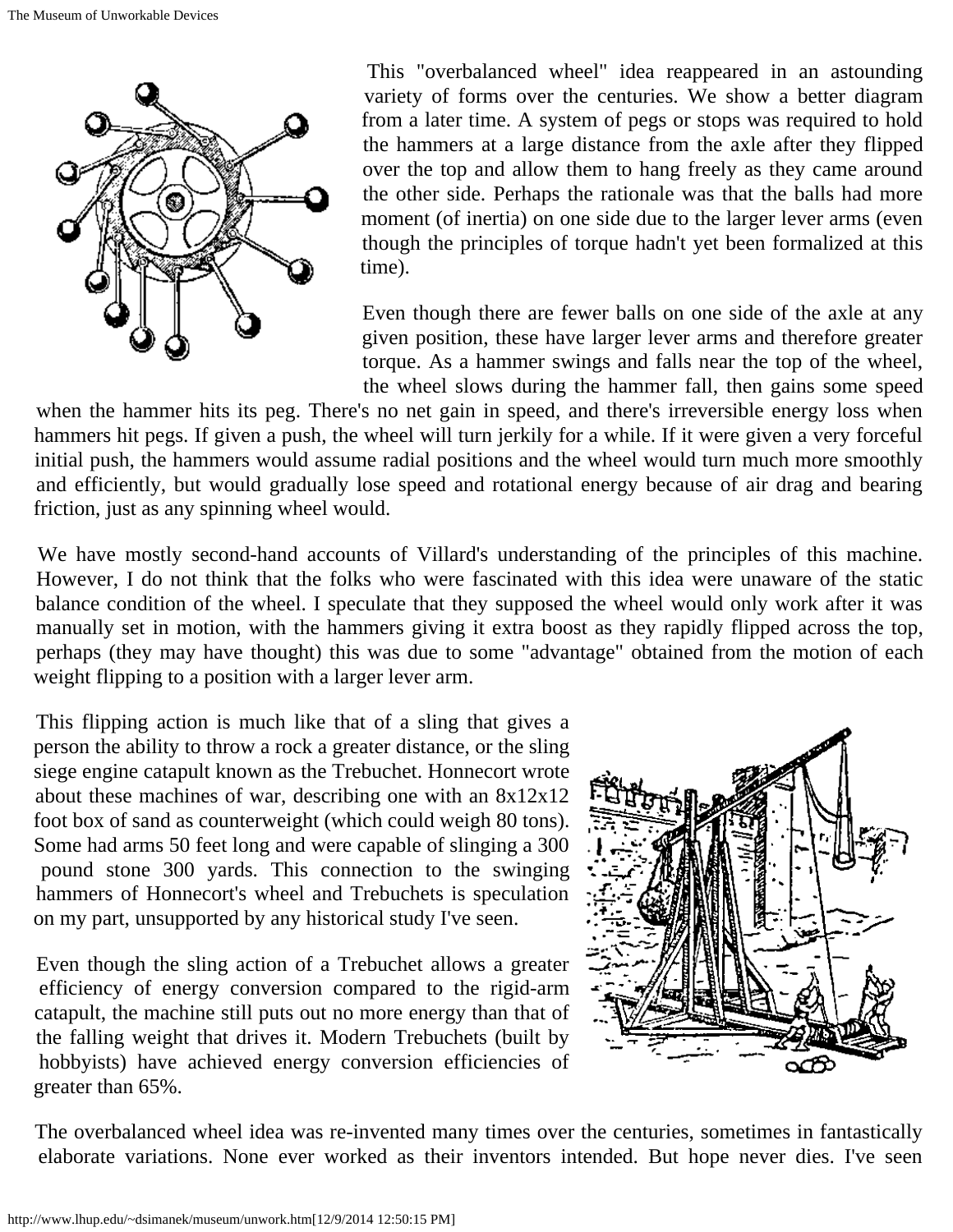examples made by country blacksmiths and basement tinkerers. The classical mechanics necessary to analyze mechanical systems is now well known, and when one takes the trouble to do this there's no mystery at all why they don't turn forever, and no reason why they should.

[Top](#page-0-0)

# <span id="page-8-0"></span>**Simon Stevin's problem**



Flemish mathematician and engineer Simon Stevin (1548-1620) studied the principles of mechanisms and machines. He was a forceful critic of much of Aristotle's mechanics, his own studies were more in the Archimedian tradition.

One of Stevin's most acclaimed contributions to mechanics was his use of a chain of balls (clootcrans) on two inclined ramps as a means for developing a method of what we would today call the force parallelogram.

Stevin made use of this ball-chain in a creative way. He forthrightly asserted that any notion that the chain might move of its own accord was obviously absurd. He gives no reason for this, perhaps assuming that none was necessary. Perhaps underlying this was the fact that if the chain were to move a distance equal to the separation of the balls (in either direction), the new position would be identical to the previous one. In effect, no physical change had occured, therefore it won't happen without external influence. If so, this is an early use of what is today known as the "principle of virtual work", or sometimems "Stevin's principle."

Taking his starting point as the fact that the chain does not move perpetually, Stevin derived the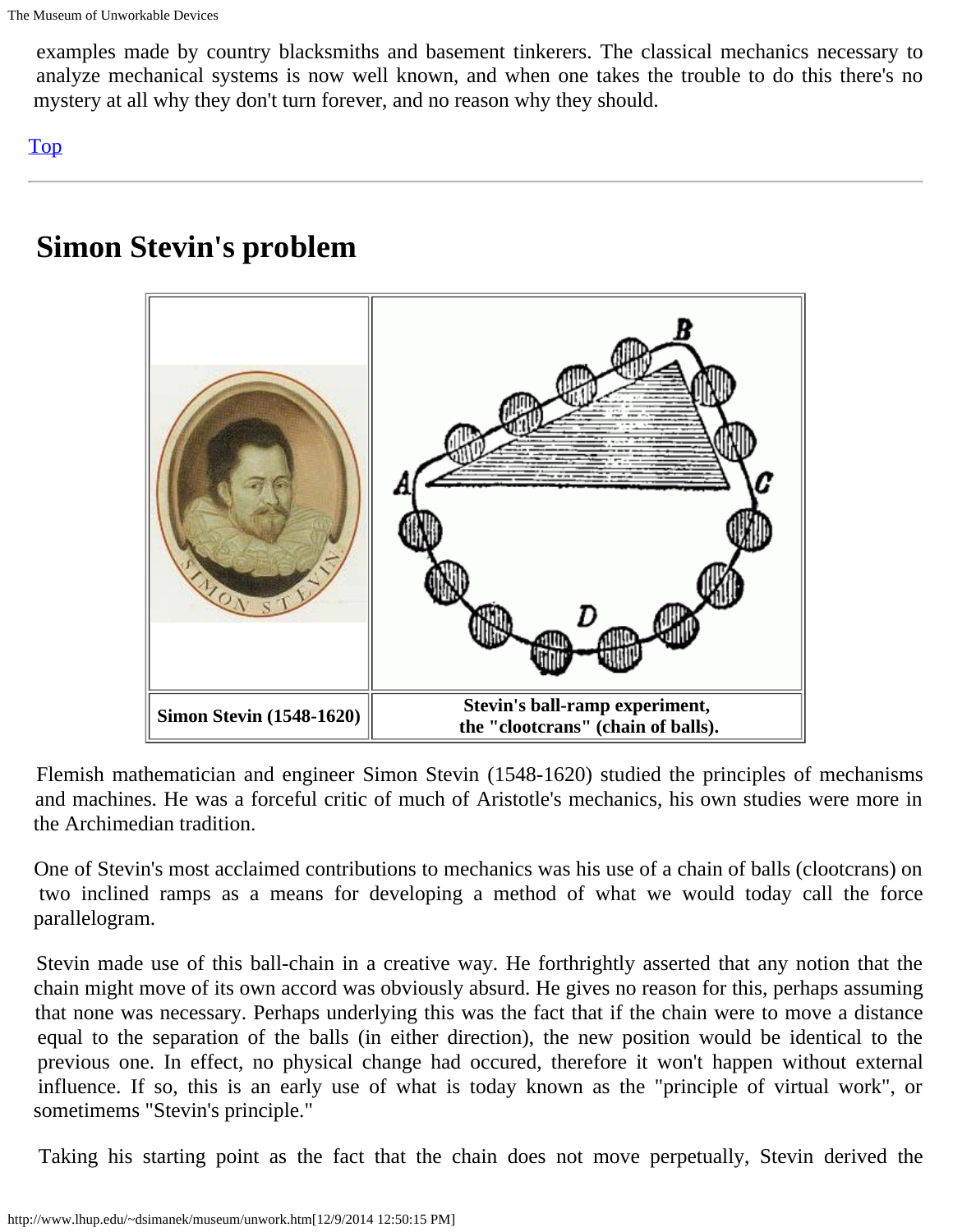equivalent of the modern law of composition of forces. Stevin considered this to be so important that this picture of the ball-chain appears on the title page of Stevin's book on mechanics, as his "trademark".

Stevin's achievement was an early example of how one can carefully analyze a mechanical system to determine whether (and how) it works. Stevin accomplished this long before the vector methods of force analysis was understood, and before formulation of conservation of energy and the laws of thermodynamics. Stevin also adopted the useful tactic of analyzing mechanisms in the "ideal" case where friction is assumed absent.

Some books cite this as Stevin's proof of the impossibility of perpetual motion. That was not the case, for Stevin simply *assumed* the impossibility of perpetual motion, at least in this situation.

[Top](#page-0-0)

# <span id="page-9-0"></span>**More on Stevin's principle**

Stevin's principle is useful for problems in equilibrium, and is mathematically equivalent to force analysis. In a mechanical system where things are free to move, will they? One way to find out is to mathematically analyze the sum of forces on each part of the system (and also do the same for torques). If they add to zero, the parts won't accelerate.

Stevin's principle allows us to do this in an alternate (yet equivalent) way. The method starts by imagining a "virtual displacement" of the system, then calculate the net work during this "virtual" motion. This is called the "virtual work". If the net virtual work is zero, the system is in equilibrium, and will not accelerate. In practice the analysis is usually carried out by imagining very small displacements.

[The virtual displacements need not be actual or even likely ones. For example, to calculate the tension force in a bridge girder, one may imagine the girder being broken or cut and the pieces that are allowed to move.]

This method is particularly useful for systems that are frictionless or nearly so. This is ideal for examining perpetual motion machine proposals. It's a Gedanken (thought) experiment, but when no working model of the machine is supplied, that's all we have to work with. We imagine the system to be frictionless (giving the inventor the advantage) then if we can show that even with this advantage the machine **still** can't work as claimed, we can consign the proposal to the Museum of Unworkable Devices.

Before we return to Stevin's problem of the double ramp and chain let's first consider the related problem of a double ramp of height *z* and ramp lengths *x* and *y*. Let's say that *x < y*. A weight *A* is on the *x* ramp and a weight *B* is on the *z* ramp. They are connected by a rope passing over a pulley at the top.

Reminder: Work is done on a body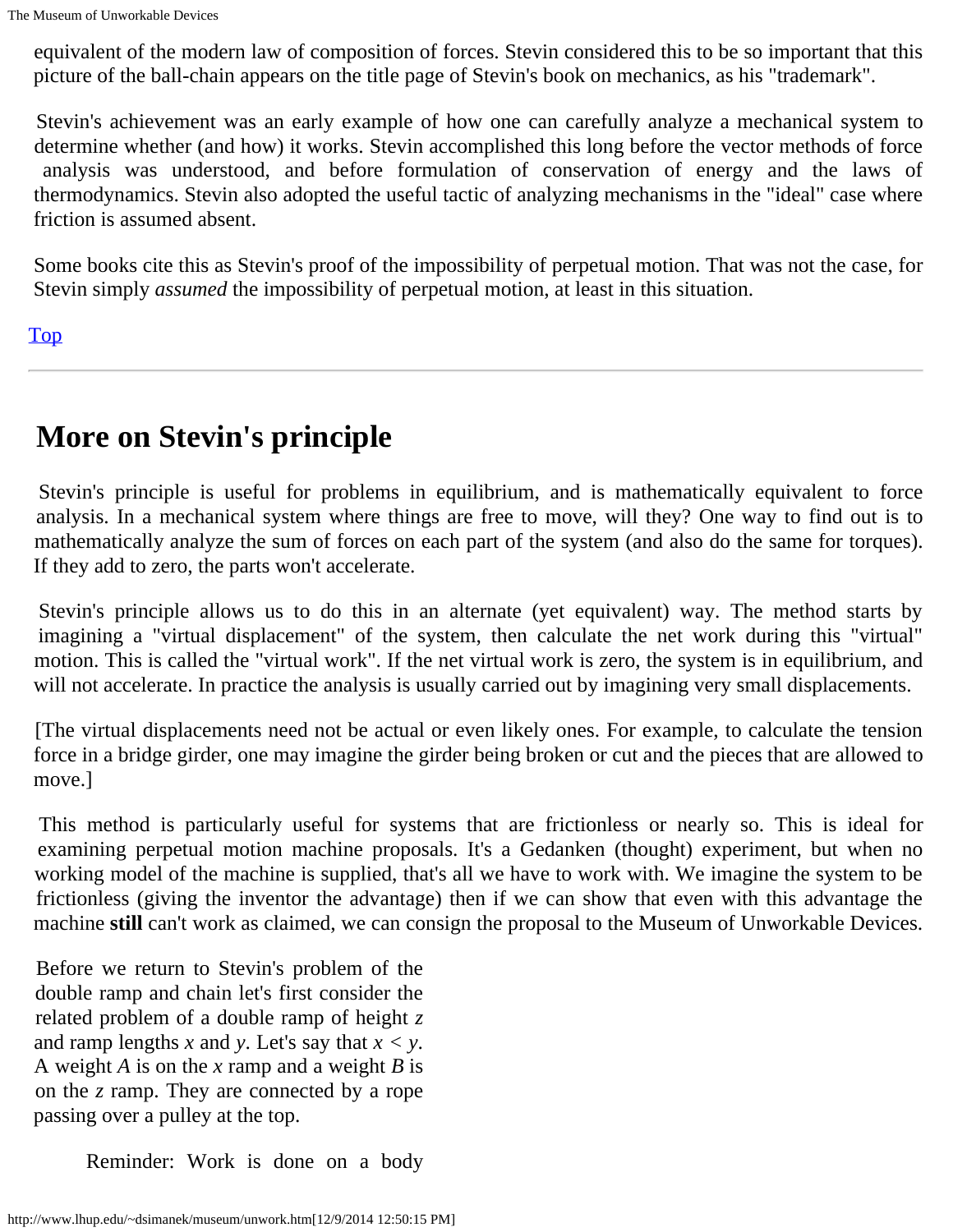

 when it moves under the action of a force. Work is the product of the force

component in the direction of motion and the distance the body moves.

Imagine a motion of *A* up the ramp length *x* that moves mass *A* a vertical distance *z*. This causes *B* to move the same distance *x* down its ramp, or a fraction *x/y* of the length of that ramp, and therefore a vertical distance  $(x/y)z$  down. We conclude that for equilibrium these weights and distances must satisfy  $Ay = Bx$ , or  $A/B = x/y$ .

Returning to Stevin's problem, using the same ramp, the portion of chain on ramp *x* has length *x*. The portion on *y* has length *y*. The weights of chain are in proportion to the lengths, so  $A/B = x/y$  automatically satisfies the condition for equilibrium. Therefore the system will not move on its own initiative. The lower loop of chain obviously contributes nothing that would disturb equilibrium.

**Be skeptical of any perpetual-motion proposal in which the assumed motion causes no change in the position of the center of mass of any part of the system.**

The principle of virtual work can be extended to torques, and in modern form is:

*If the virtual work done by all external forces acting on a particle, a rigid body, or a system of connected rigid bodies with ideal (frictionless) connections and supports, is zero for all virtual displacements of the system, then the system is in equilibsrium.*

Let's not dismiss that lower loop so casually, for it **is** doing something very important here. During any virtual (imagined) motion, it is supplying new mass to the portion of chain lying on one side of the ramp exactly as fast as the portion of chain on the other side of the ramp loses mass. It is supplying momentum to one segment of chain at the same rate as momentum is lost from the other segment. This, however, does nothing to improve the PM machine's chances of working. It is a mechanism that keeps the ramp portion of the system unchanged over time, even during virtual motion. We will see this process at work (virtual work, of course) in many other perpetual machine proposals.

We may restate Stevin's principle in a form more directly applicable to devices claimed to be perpetual motion machines:

*If an assumed (virtual) motion of the machine results in a final state of the system (the machine and its interactive environment) indistinguishable from its initial state, and zero net work is done on the system during this motion (no work in; no work out) then that assumed motion will not occur.*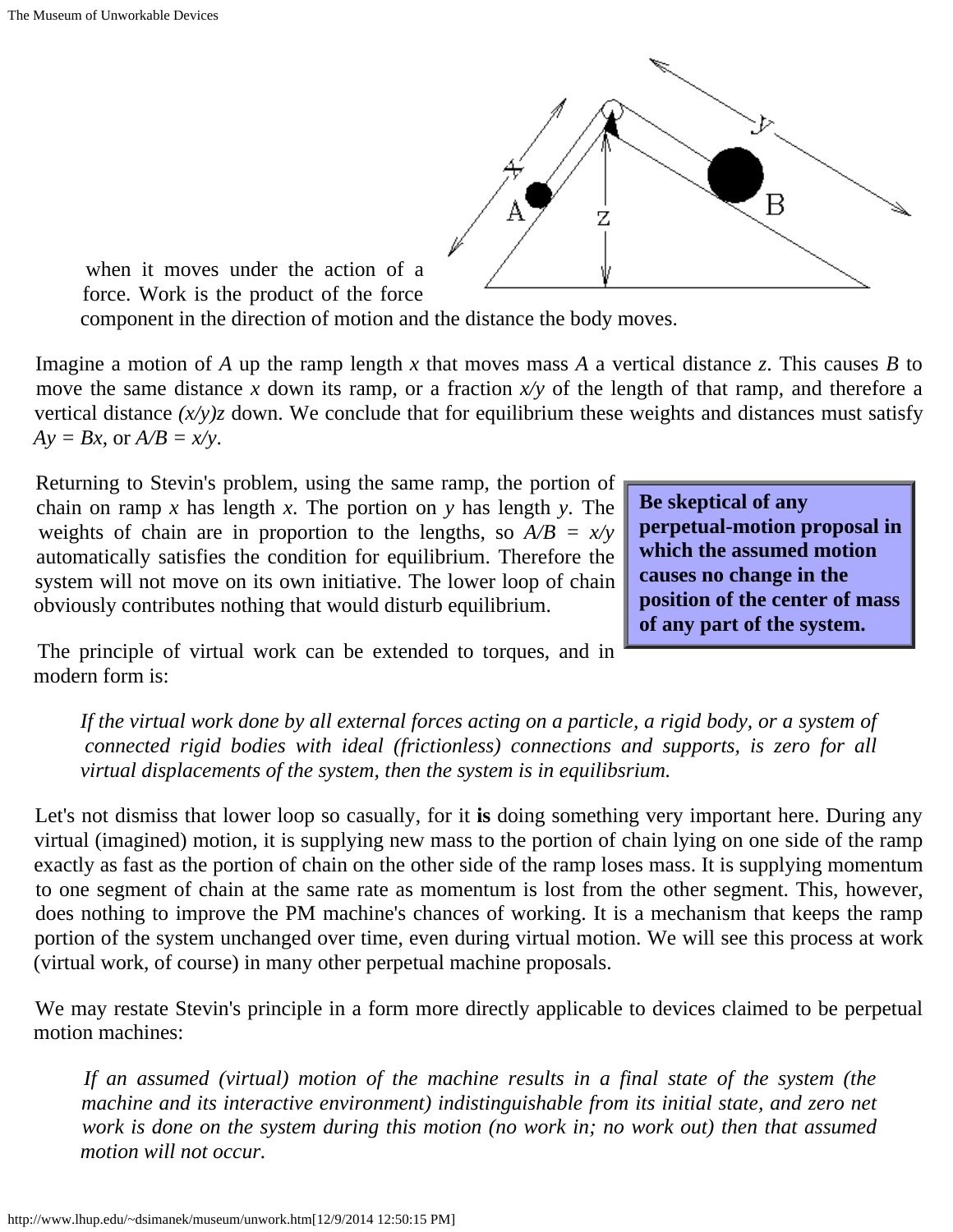Stevin's principle is a particularly appropriate first step in analyzing cyclic and wheel-type machines where a finite rotation of the wheel changes nothing but but its position. It is particularly useful when analyzing those machines for which the inventor's initial casual analysis (usually containing a flaw of physics or reasoning) leads us to think "That machine will surely turn." It immediately discredits the Honnecort wheel and also Stevin's original problem of the ball-chain on ramps. Most of the textbook examples of Stevin's principle show only cases where the initial and final states of the system are very obviously different (things are in different places). But the real power of the principle is that it can also be applied to cases where the final state "looks just like" the initial state.

For machines that have a "cyclic" behavior (most do) the analysis must be carried out over a complete cycle, for energy may be stored during part of a cycle and released during another part.

Refer back to the double ramp picture. If the chain is imagined to undergo a virtual motion carrying each ball to the position occupied by the next one, then the initial and final states are identical. Stevin's principle then says that the chain will not of itself undergo this motion.

[Top.](#page-0-0)

# <span id="page-11-0"></span>**Friction and idealizations.**

To assert that a device "Will not work **because** of friction" diverts our attention from far more fundamental flaws of the proposal. Friction is ever-present in nature. Yet, in analyzing PM proposals, it is useful to assume frictionless components, for in all non-trivial PM

**Friction is never the only reason why a perpetual motion machine won't work. Remove the friction and it still won't work as the inventor intended.**

 proposals, friction is never the sole problem. Remove all dissipative process such as friction, use idealized components, and at best the devices will be only our type (1). They cycle uselessly forever without additional input or output work.

Frictionless components do not violate fundamental macroscopic principles of physics. If removal of all dissipative processes results in a perpetual motion device of type (1), you know you've probably done the analysis correctly, making no blunders.

But other idealizations **do** violate fundamental **macroscopic** classical physics principles. Remember that we are speaking now of the macroscopic (large scale) physics processes, not those at the microscopic scale of atoms or smaller.

- Massless components that are capable of exerting forces on other components would violate Newton's second law.
- Components that exert forces without accompanying reaction forces would violate Newton's third law.
- Perfectly rigid bodies capable of exerting forces on other such bodies violate Newton's laws also. All matter can be compressed or stretched, giving rise to elastic forces. If bodies were perfectly rigid we'd have infinite forces acting for infinitesimal times. We cannot assume such things in the real world.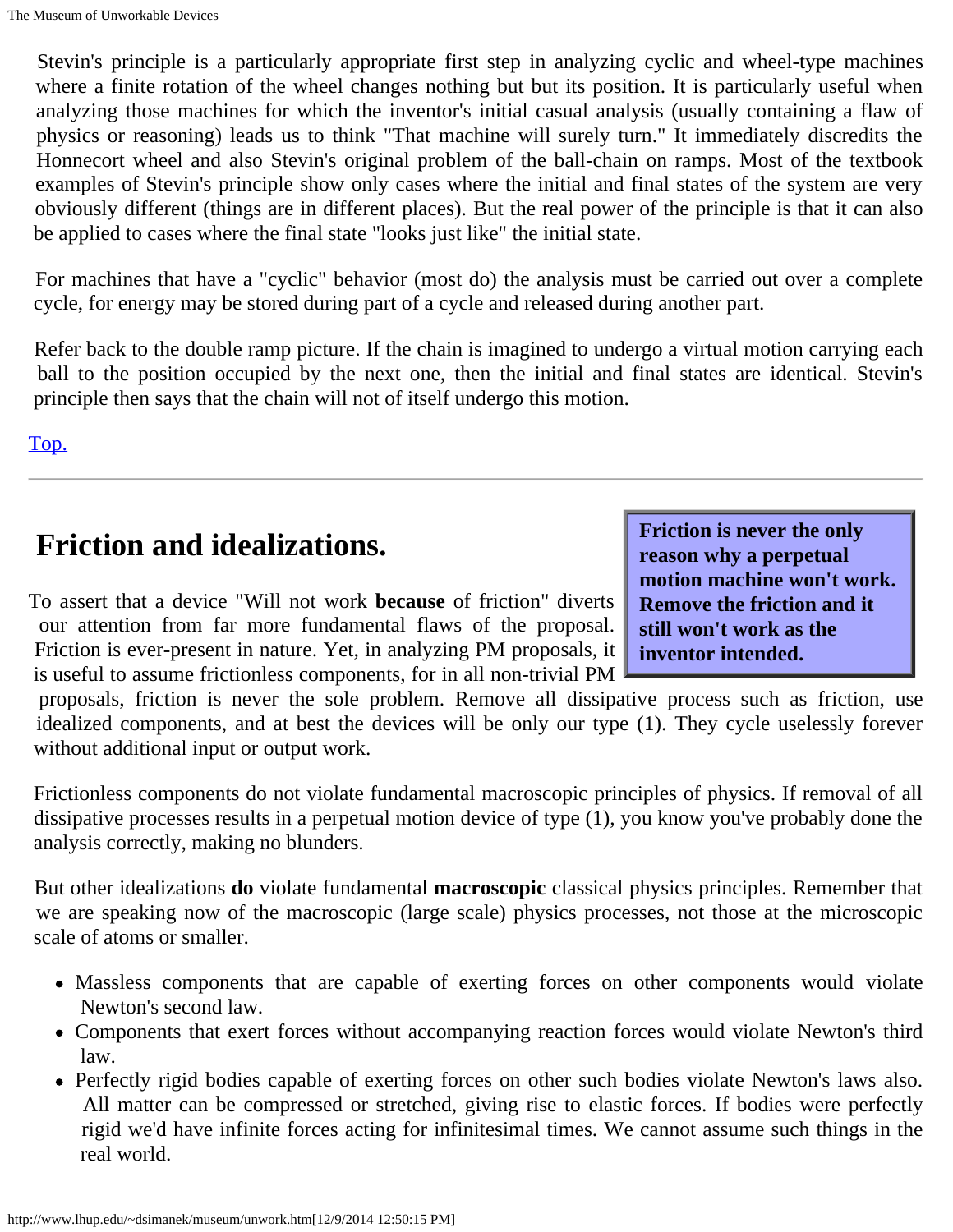- A material macroscopic body cannot be observed in two places simultaneously.
- No information can travel between two separated points instantaneously. This is another reason why perfectly rigid bodies can't exist. If you pushed on one end of a perfectly rigid stick, the other end would move instantaneously. But that's not possible, for it would mean the other end received information about the push instantaneously.
- Mass cannot vanish from one place and time and reappear at another place and time.

<span id="page-12-0"></span>[Top.](#page-0-0)

# **Tapping quantum weirdness**

Nature's prohibitions listed in the last section apply to macroscopic (large scale) physical objects. Is it possible that these can be violated on the microscopic (small scale) world of atoms and smaller entities? Certain currently popular speculative theoretical ideas suggest that.

**Nature abhors macroscopic perpetual motion.** — D.E.S.

Nature does not prohibit perpetual motion. No laws of nature would be violated by something existing forever in a non-zero energy state. Presumably undisturbed atoms can do that. Whatever is "going on" within an atom continues undiminished forever if the atom is left undisturbed. What nature does seem to prohibit is a system that produces useful work in amount greater than its energy input.

In these pages I have indeed neglected current speculations in physics such as string theory, vacuum energy, black holes, wormholes, dark energy, dark matter, parallel universes, etc. I'm probably not sufficiently knowledgeable about these matters to discuss them effectively. I do note that many of these concepts are "virtual" entities that are part of the mathematical theory, but are not

 directly observable. And when these do have observable (experimentally measurable) consequences, nature seems to prohibit them being converted to continuous output of useful work on a macroscopic scale. So our hopes of making a macroscopic perpetual motion device based on them is apparently futile. The more we learn about nature, the more evidence we accumulate that "Nature abhors macroscopic perpetual motion." A very interesting book discussing these matters is "How to Build a Time Machine" by Paul Davies. It is now out in paperback from Penguin Books at \$13.00. The cover blurb says "A quick...lucid romp [through] wormholes, naked singularities, alternative universe, cosmic strings, exotic matter, negative energy, imaginary mass, gravitational time dilation, rising entropy and falling information" —San Francisco Chronicle. Davies' book concludes that nature does have taboos: "No time machines, no perpetual motion machines, no naked singularities! Etc."

<span id="page-12-1"></span>[Top.](#page-0-0)

# **What about "free energy"?**

**Shouldn't all perpetual motion machines come with a**

**The perpetual motion machines that seem to work best are those that turn out to be fraudulent.** — D.E.S.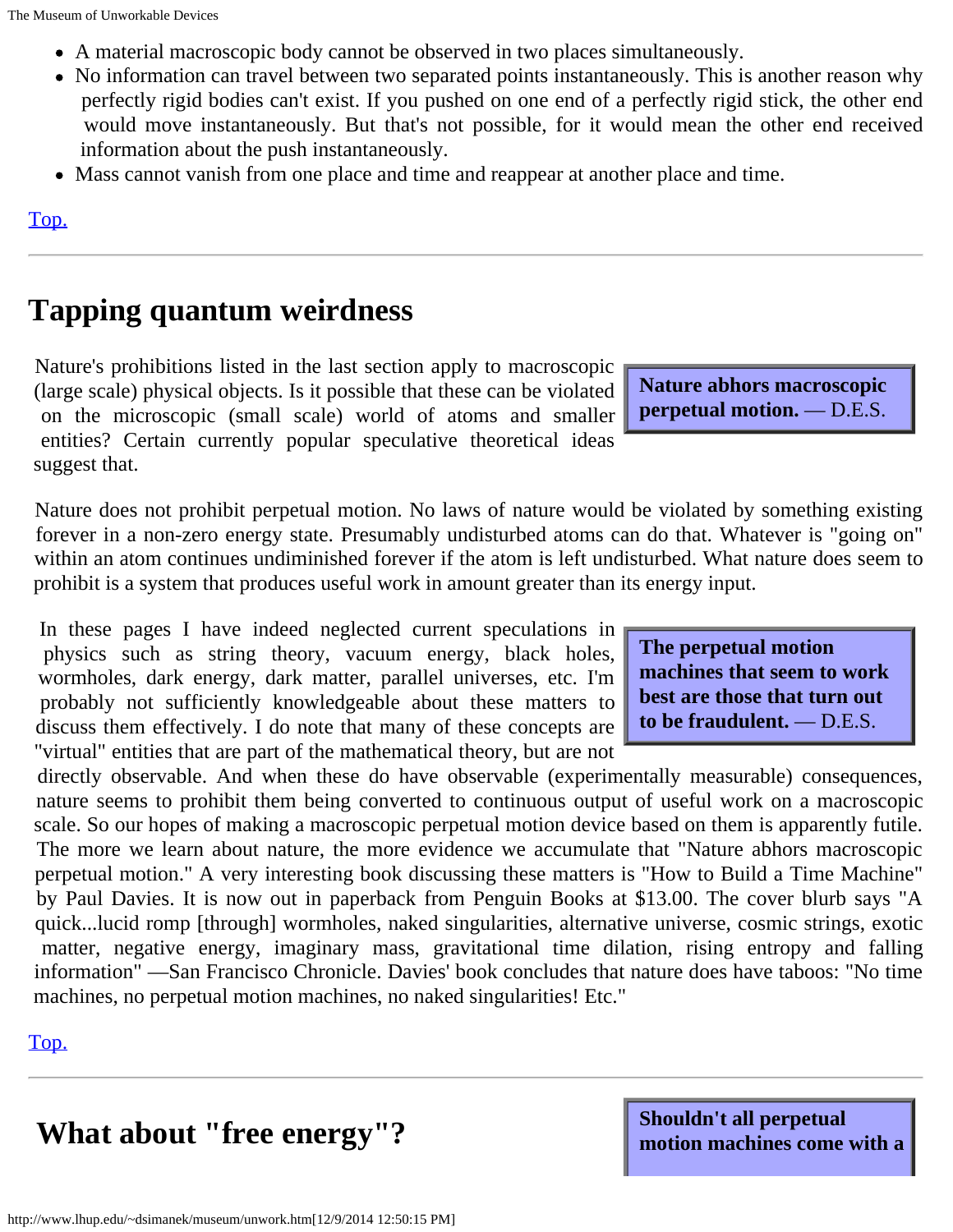**limited warranty?** — D.E.S.

When analyzing PM proposals, one must watch out for "hidden" energy sources. If the chain of the Stevin machine consisted of interlinked cylindrical rollers, it might be made to move if there were a small battery and a motor within each cylinder. Many classic perpetual motion machine scams are done this way. But in this case, the initial and final states are not identical, for the state of the batteries changes as power is drawn from them. Some of the early fraudulent demos of PM machines may well have been driven by hidden internal stored energy, allowing a massive, wellbalanced and low friction wheel to turn for a very long time before slowing perceptibly.

"Free-energy" enthusiasts claim that if a machine were tapping some invisible energy source that fills all of space, that energy would, like the hidden motors, keep the machine going, even though we could not detect the free energy source by any other experimental means. In effect, the machine itself would be the "free energy detector". They remind us that physicists once ridiculed the idea of energy stored in atoms. Yes, they did, as these quotes indicate.

*There is no likelihood man can ever tap the power of the atom. The glib supposition of utilizing atomic energy when our coal has run out is a completely unscientific Utopian dream, a childish bug-a-boo. Nature has introduced a few fool-proof devices into the great majority of elements that constitute the bulk of the world, and they have no energy to give up in the process of disintegration.*

*- Robert A. Millikan (1863-1953) [1928 speech to the Chemists' Club (New York)]*

*...any one who expects a source of power from the transformation of these atoms is talking moonshine...*

*- Ernest Rutherford (1871-1937) [1933]*

So, do the "free-energy" proponents have a valid point here? Are they justified in devoting their time to seeking a "free-energy" or "over-unity" systems? Should mainstream scientists take up such research to solve our energy problems? I think not. Scientists generally pursue something only when there's clear evidence pointing to a need for extending, clarifying or otherwise changing physical theory. So far, not one scrap of credible or even suggestive evidence for the existence of this "free-energy" has been seen. To return to the comparison with atomic energy, the initial skepticism of Millikan, Rutherford, and Einstein was well justified. But they changed their opinions as new evidence came in. Their initial skepticism did not in any way retard our progress toward discovery and utilization of atomic energy. My hunch is that if there is anything like "free-energy" anywhere in the universe, it will not be discovered by the kind of people now making wild and unfounded claims about it, nor by the methods they are using to try to tap it. It helps to have evidence for, and know something about, a source of energy before one attempts to figure out how to utilize it. All the ingenuity in the world can't extract energy from something that isn't there, has no energy to extract, or no way to convert it to useful work.

What about possible "accidental" discovery of free energy by some basement PM tinkerer? Weren't X-rays discovered accidentally, when no one even suspected their existence and certainly had no idea what they were? Yes, that's one of the (very few) examples of a truly accidental important discovery in physics. Quite a number of

*Production of useful work is limited by the laws of thermodynamics, but the production of useless work*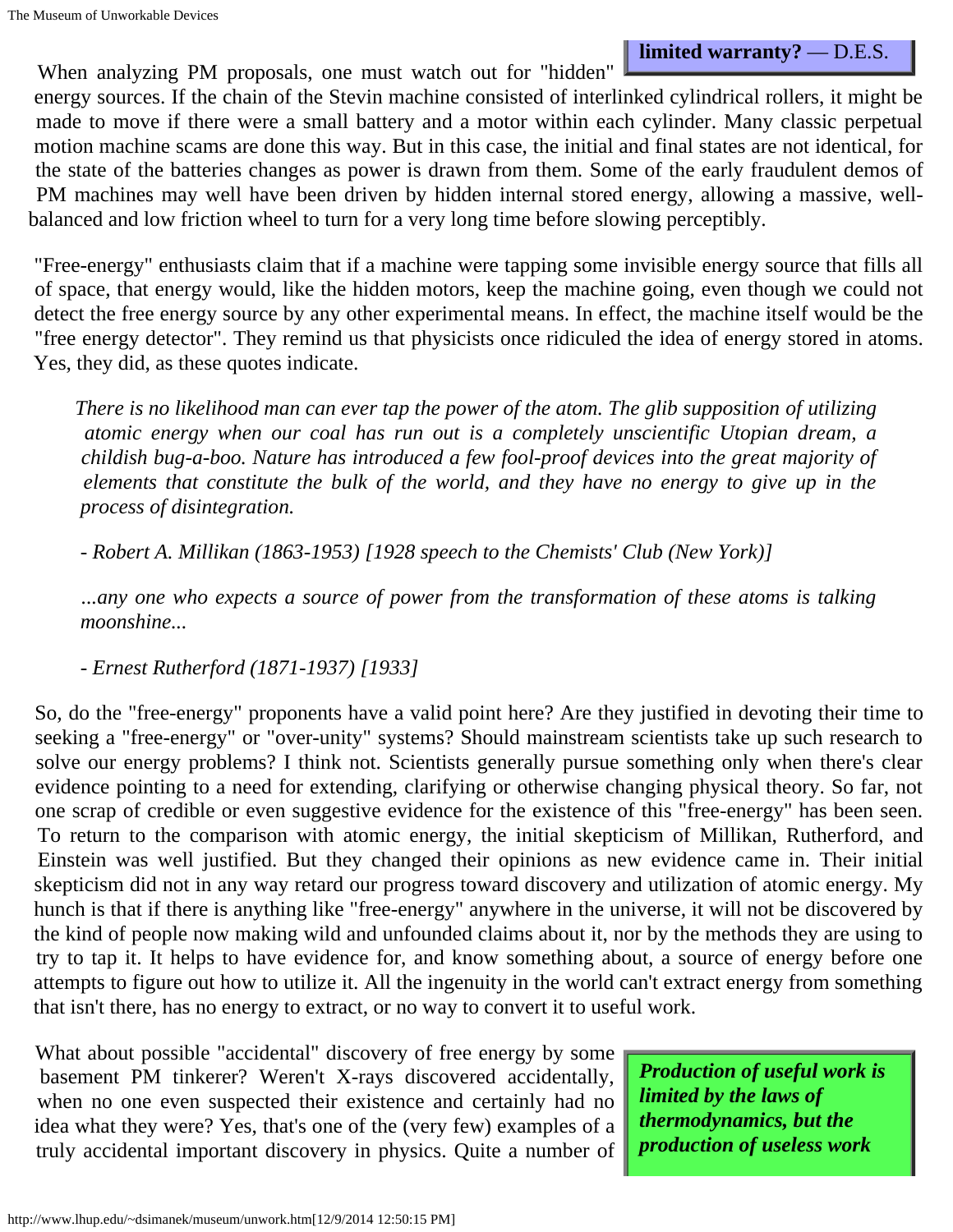The Museum of Unworkable Devices

people stumbled on evidence for X-rays before Röntgen but failed to **seems to be unlimited** follow up with experiments to see what was going on. Anti-<br> **Explored Simmanek** serendipity? But during that same period of history we have the

 interesting phenomena of other people "discovering" things that did **not** exist, such as N-rays, and later M-rays (mitogenetic radiation). So in which category will "free energy" fall, if and when someone claims to have found experimental evidence for it? Only time will tell.

On the whole, scientific discoveries, even accidental ones, are most likely to be made, investigated, and exploited by folks who have a very good understanding of the relevant principles of existing science. Ignorance of well-established science causes many sincere and dedicated people to waste lives and careers chasing moonbeams. The sincere PM proposals of the past illustrate the fact that their inventors did not have sufficient understanding. Many of them believed that such understanding wasn't necessary, or they rejected it out of hand.

### [Top](#page-0-0)

# <span id="page-14-0"></span>**Buoyancy motor #1**

 John Phin describes this one in his classic book *Seven Follies of Science* (Van Nostrand, 1906), attributing it to a correspondent named "Power".

*A J-shaped tube A, Fig. 14, is open at both ends but tapers at the lower end, as shown. A well-greased cotton rope C passes over the wheel B and through the small opening of the tube with little or no friction, and also without leakage. The tube is then filled with water. The rope above the line WX balances over the pulley, and so does that below the line YZ. The rope in the tube between these lines is lifted by the water, while the rope on the other side of the pulley between these lines is pulled downward by gravity.*

Phin says that the "inventor offers this device as a kind of puzzle rather than as a sober attempt to solve the famous problem," and Phin concludes by asking why it will not work.

As usual, Phin misses the point (and the fun) of the challenge in his analysis of this puzzle. He trots out the usual lame dismissals such as bearing friction, work required to bend the rope, and friction of the rope at the water-seals, then, supposing the case is closed, moves on to something else.

> I rephrase the challenge, and show a simpler picture.

в C ٠w <u> 1920an 1930an 1940an 1950an 1950an 1950an 1950an 1950an 1950an 1950an 1950an 1950an 1950an 1950an 1950an 195</u> 38888888833 z.

 *seems to be unlimited.*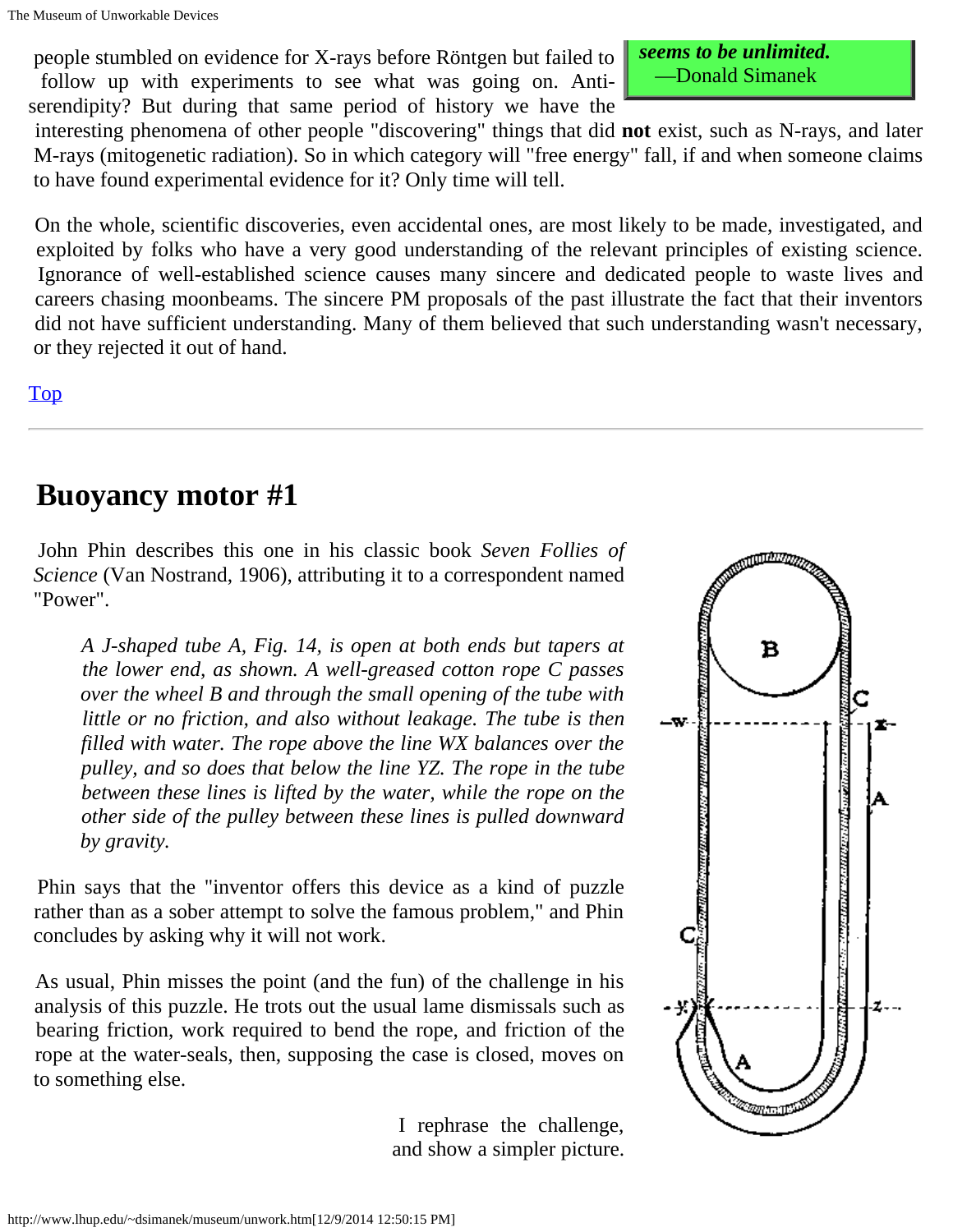

This claim is false. Why?

### **Answer:**

 The smooth rope passes through a container of liquid, with an impermeable frictionless seal in the bottom.

 I also set a ground rule to deflect irrelevant responses: Assume everything is perfect. No friction, leakless seals, perfectly flexible impermeable rope, no viscous drag between rope and liquid. Even with these ideal conditions we can easily and simply show that this machine will not work as claimed. Why did the inventor of this problem think it should seduce us into thinking it might work? It's his phrase "lifted by the water". He is, of course referring to the buoyant force of Archimedes' principle: "A body immersed in liquid experiences and upward buoyant force equal to the weight of the displaced liquid." This principle is found in every elementary physics textbook, but seldom understood by students. They use it blindly, not knowing why it is true nor under what conditions it is true, and they haven't paid attention to how it is derived.

The claim is that the upward buoyant force on the portion of the rope in the liquid causes the rope to move upward there.

There is no buoyant force on the rope. This deception is a based on a common misunderstanding of Archimedes' principle. The principle requires that the submerged body have liquid beneath it so that the net force due to the liquid acting on the body has nonzero upward component. The principle also works if a body is totally immersed, with water above and below, or floating, with water only below. After all, what is the **source** of the buoyant force? It is the pressure difference between upper and lower surfaces. Consider a totally immersed cylinder with its axis vertical (very appropriate in this case). Pressure on the sides of the cylinder provides only horizontal forces that also add to zero, and more importantly, have no vertical components. Only forces due to pressure on top and bottom surfaces have vertical components. The pressure on the bottom is greater than that on top by amount r *gh*, where r is the liquid density. So there's a net upward force on the cylinder.

In this PM puzzle, there's no liquid above or below the rope capable of providing an upward component of force. All the forces on the rope due to the liquid are strictly horizontal, and because these forces are symmetrically distributed around the circumference of the rope, they add to zero.

An astute correspondent notes that my argument here lacks generality. He proposes a variant in which the rope passes through the liquid at an angle, say making an angle of 45° to the vertical. Now there **is** liquid above and below the rope. And if there's now a buoyant force on the rope, it surely has a upward component in the direction of the rope, and therefore this version of the machine should work. Why doesn't it?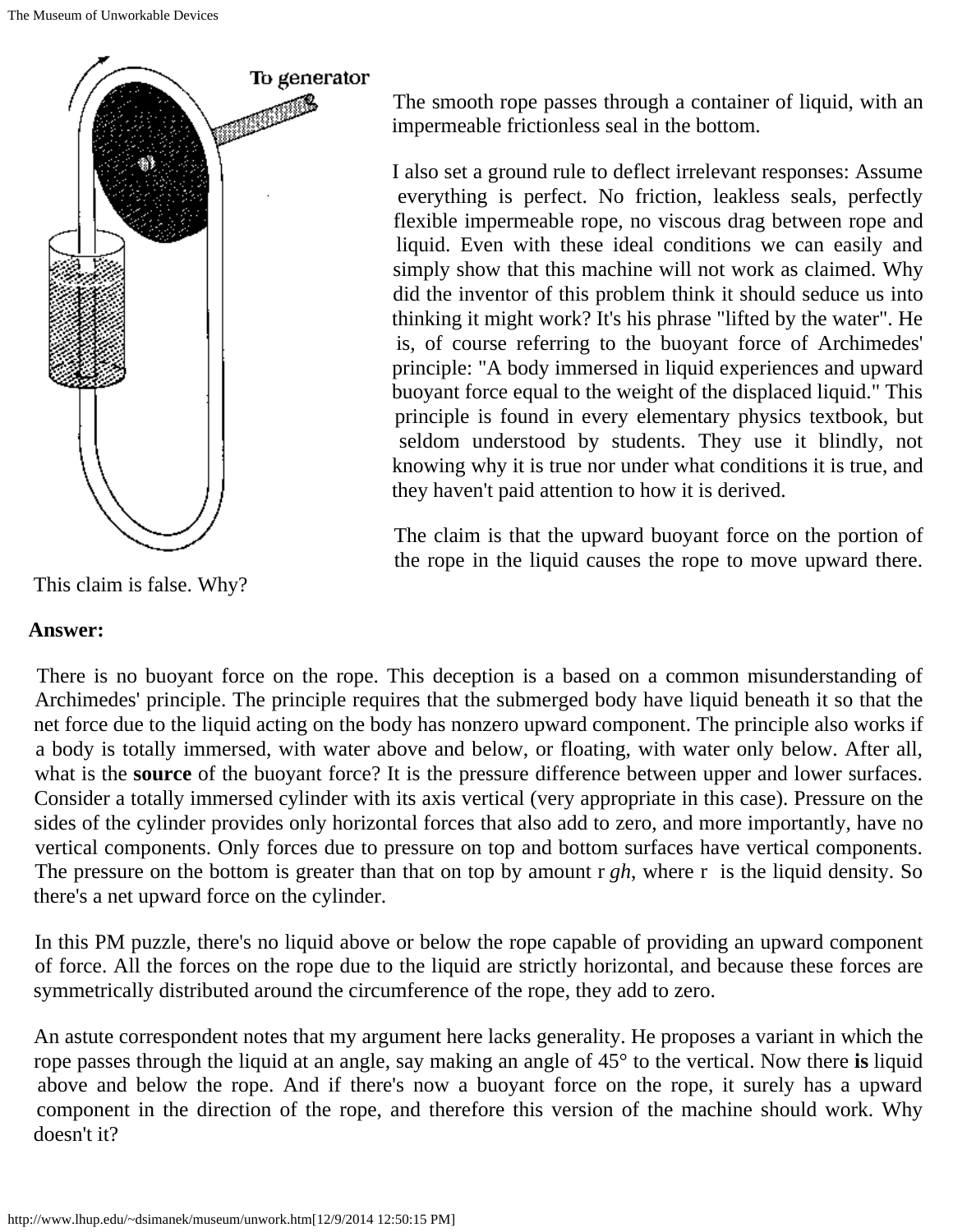**Solution** left as exercise for the student. The solution might require calculus. Here's a helpful hint. That Buoyant force mentioned in Archimedes' principle is not some new "magic" force that arises when a body is immersed. The buoyant force is a resultant (sum) of pressure forces acting on the immersed body. Archimedes' principle is merely an expression of a useful relation between the densities of the bodies involved, resulting from geometric laws and the fact that pressure exerts force normal to a surface.

### [Top](#page-0-0)

# <span id="page-16-0"></span>**Buoyancy motor #2**

 Here's yet another PM machine claiming support in Archimedes' principle. Poor misunderstood Archie really takes a beating.

### **Claim:**

A wheel in the form of a perfect sphere or cylinder rotates about a frictionless horizontal shaft. The left side is in a chamber filled with water, perfect (frictionless and leakproof) seals around the rotating wheel prevent the liquid from escaping. The left side of the wheel therefore experiences an upward buoyant force due to the liquid it displaces. So that side will rise, and the wheel rotates clockwise.



### **Answer:**

All forces exerted by the liquid upon the circumference of the wheel are normal to the wheel's surface, and therefore pass through the wheel's rotation axis. All of these forces have zero lever arm with respect to this axis. The liquid therefore provides no torque about the wheel axis and the wheel won't turn.

Stevin's principle of virtual work demolishes this PM device neatly. We know the wheel will have no tendency to rotate because if we imagine a virtual displacement of the wheel through any angle, the system would still be just the way it was before, with no change in its energy and no change in configuration. No work is done in the process.

 Richard G. Clegg's Perpetual [Motion Page](http://www.richardclegg.org/new/musings/perpetual.html) has a clever variant of this buoyant motor. Instead of a wheel it has a torus (doughnutshaped ring) passing through two seals separating two chambers having liquids of different density. There is no axle. One half of the ring is surrounded by liquid, inside and outside. The seals are of course frictionless and leakproof. There's no axle to provide reaction forces. Here the forces on the ring

**Be skeptical of any cyclic perpetual-motion proposal that can be operated equally well in either direction.**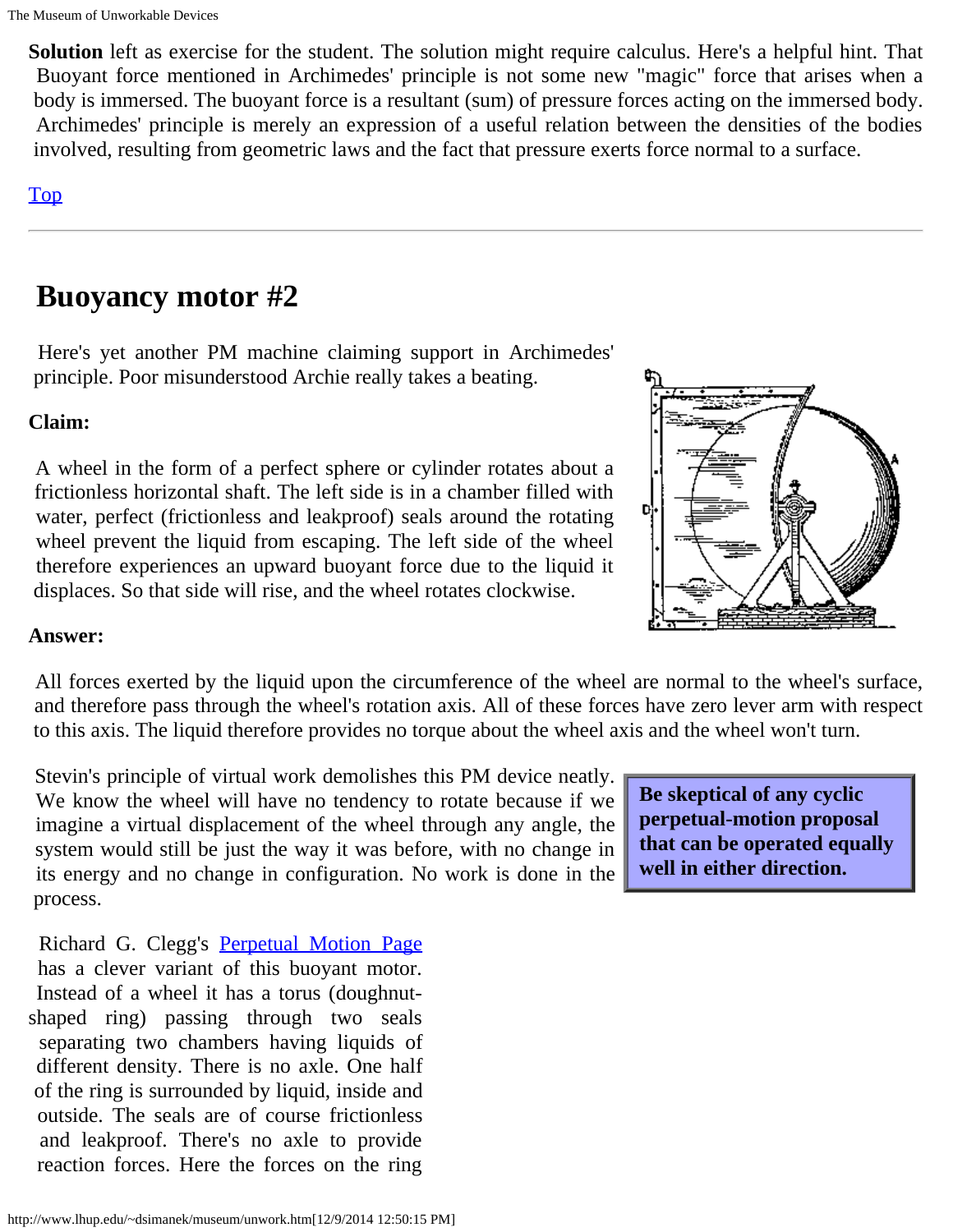due to pressure do have upward components. Why won't this one work? [Picture used with permission of Richard G. Clegg.]

**Answer** left as exercise for the student.

[Top](#page-0-0)

# <span id="page-17-0"></span>**Buoyancy motor #3**

 This perpetual motion machine probably dates from the mid 1800's. The main drum is filled with a liquid. In it are round chambers filled with air (or a vacuum) and connected by rods to the weights outside. The rods slide in frictionless leakproof seals, of course. As with many such proposed mechanisms, this picture is more complicated than necessary to illustrate the principle upon which it is supposed to work. The drawings below show just one weight and one air chamber immersed in liquid.

When in position 1, the buoyancy of the lower sphere is enough to lift the weight to its highest position. If the drum is now pushed so it moves counter clockwise, the weight stays at this large radial distance at least until it has rotated 90°.



 $\overline{2}$ 

h



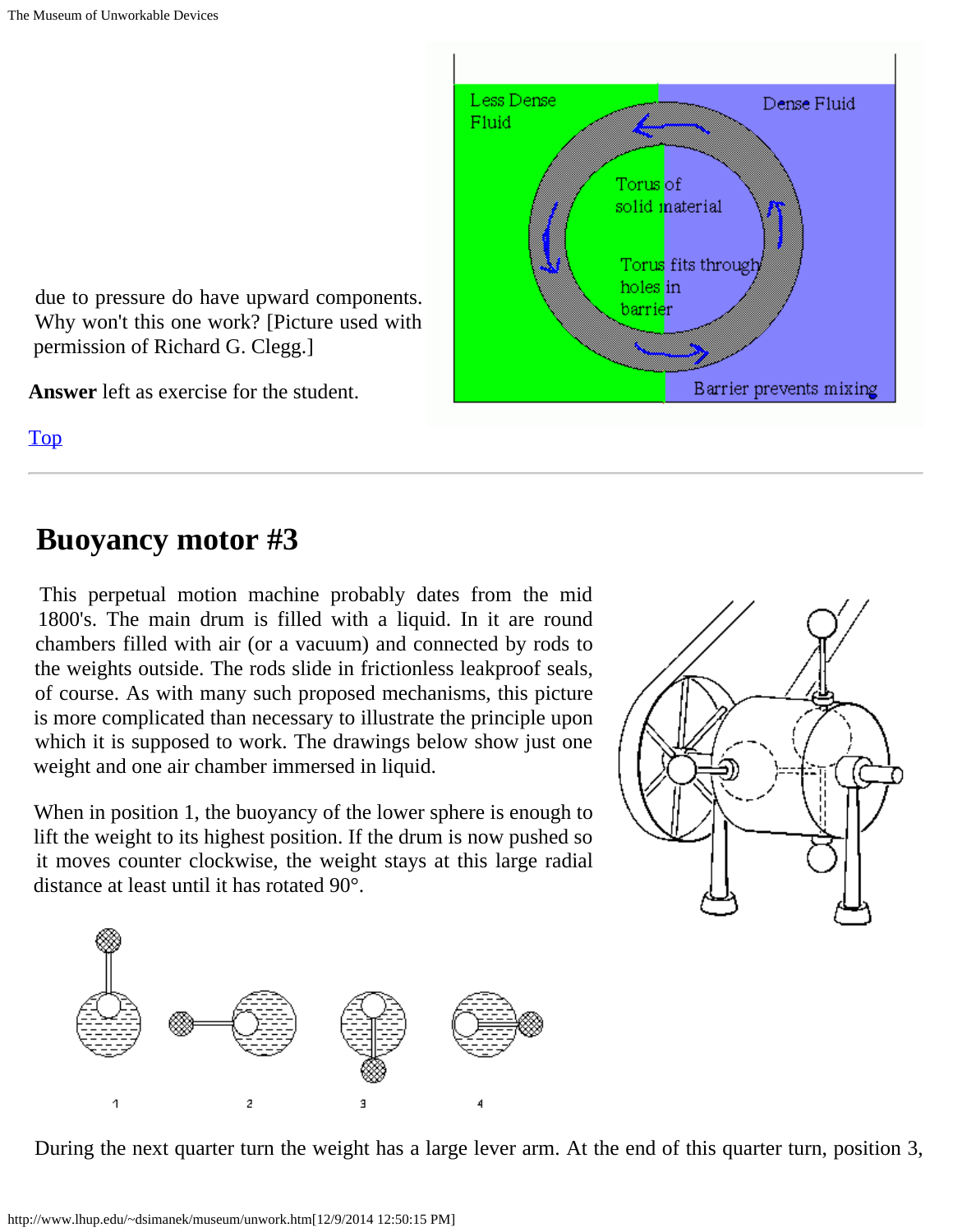the air chamber rises to the top of the drum, and the weight is now is at its smallest radial distance, (and smallest lever arm) where it stays for the next quarter turn. During the last quarter turn the air chamber's buoyancy causes the weight to rise until it is at its largest radius.

Since the torque during the second quarter turn is greater than during the third quarter turn, the wheel will gain more energy there than it needs to move upward during the fourth quarter-turn.

The principles that are supposed to make this thing work allow the machine to be started by a push in either direction, and it would work just as well clockwise as counterclockwise. That's a bit suspicious, isn't it? Also, if we imagine motion of this wheel through a full cycle, the final and initial states are indistinguishable, so Stevin's principle tells us that it won't turn. Yet we'd still like to analyze the details to see exactly where the inventor went astray.

We'll give you a grant to buy frictionless bearings, a liquid with zero viscosity, and leakproof frictionless seals for the movable rods. With all of this advantage, why will it **still** not work?

**[Solution](http://www.lhup.edu/~dsimanek/museum/bmitch.htm)** by Ben Mitch.

[Top](#page-0-0)

# <span id="page-18-0"></span>**Buoyancy motor #4**

Here's a new addition to our museum, contributed by Dave Carvell. This one has some innovative details to challenge your understanding of physics.

 The sealed container has two vertical tubes. The right one contains a liquid (cyan) such as water, and a very light ball (red), much lighter than the liquid. As usual we'll let you use a liquid with zero viscosity. (We **are** generous about these details that don't matter anyway.)

Two "gates" G1 and G2 are made like iris diaphragms that can open and close quickly. They are, of course, watertight when closed.

Now we all know that when a light object, like a cork, is underwater, then released, it pops to the surface and can even pop above the surface. We take advantage of that fact. Our machine, with its viscosity-free liquid, should allow even greater speed at the top. The machine is started with the ball at the bottom. As it rises, a high-tech sensor quickly opens gate G1 to let it through, closing the gate immediately, and **then** opening gate G2 in time for the ball to pass through.



Since one of the gates is closed at all times the water levels are maintained.

The ball pops above the surface with some momentum, and the curved top of the apparatus deflects it to the other tube, where it falls, gaining speed and momentum in the fall, enough so that it goes under the liquid surface there and is bumped over into the right tube, where, of course, it begins to rise. This should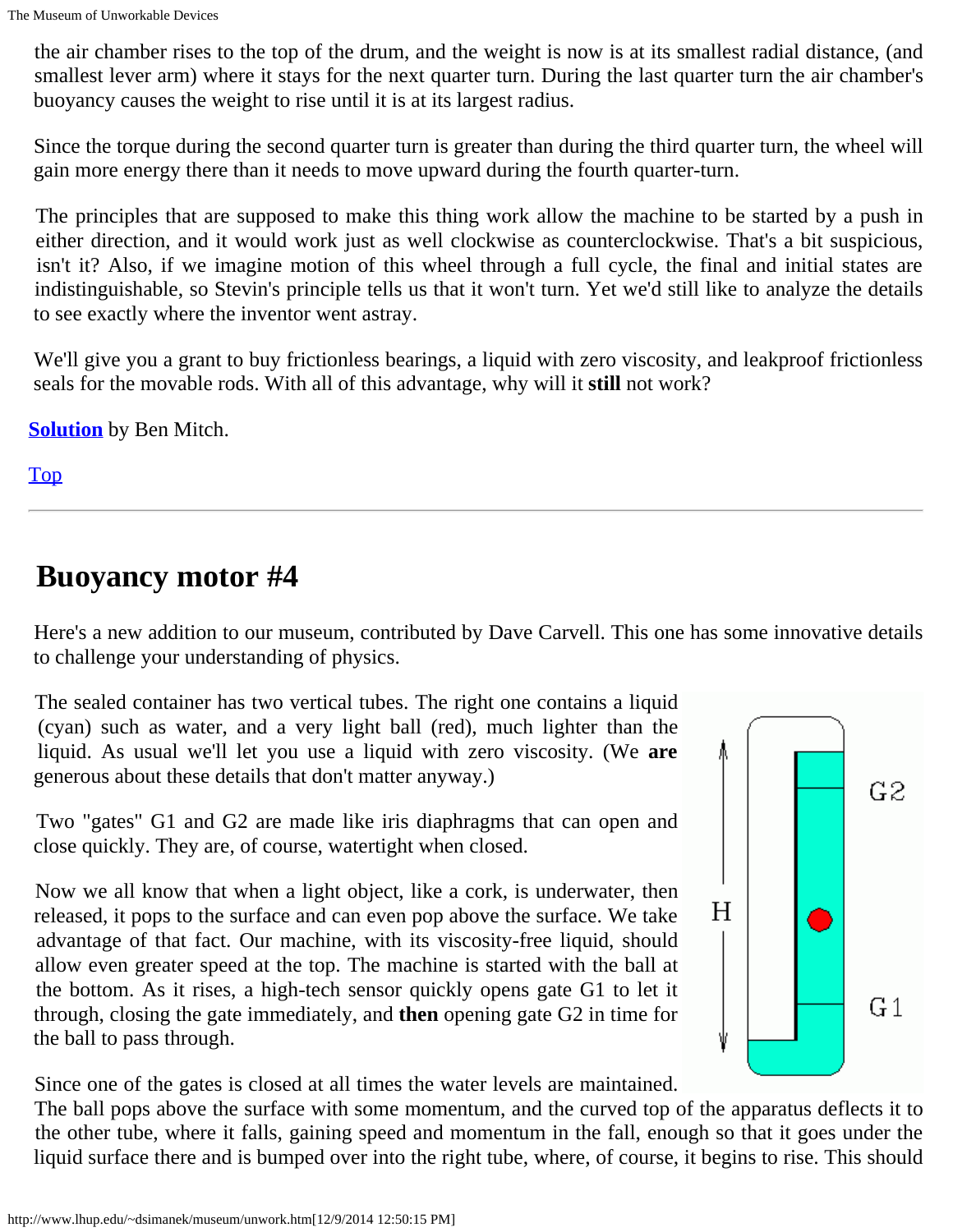go on forever, gaining speed each cycle.

Surface tension and viscosity present real problems here. But before we go to the trouble to find a perfect fluid for this device, we should look for even more fundamental flaws.

### **[Solution](http://www.lhup.edu/~dsimanek/museum/buoy4.htm)**

<span id="page-19-0"></span>[Top](#page-0-0)

# **Capillary motor**

### **Claim:**

This is one of my favorite PM proposals for challenging student understanding. Most students know that liquids will rise in a very narrow tube, the process being called "capillary action". Suppose we have such a tube capable of lifting the liquid to a height *h*. Now lower the tube to a height less than *h*. Or make a hole in its side below the top of the liquid column. The liquid, trying to rise to height *h* will then spill out the top of the tube, where a very tiny waterwheel can capture its energy as it falls.







This is only likely to fool people who haven't

 considered **why** capillary action occurs. The usual textbook diagram is shown at the left. Surface tension acts at the liquid surface where it contacts the walls of the tube. These intermolecular forces between liquid and glass are greater than those between the liquid molecules themselves. This gives rise to a curved "meniscus" shape of the upper liquid surface. The forces around this interface act at an angle with a significant upward component that can hold the water column in static equilibrium.

The pressure of the water at the surface of the reservoir is atmospheric pressure, both outside and inside the capillary tube. This is due to Pascal's principle that the pressure at all points at a given height *within a liquid* is the same. Also, by the

 same principle, the pressure within the capillary tube, just below the meniscus, is *less* than atmospheric pressure by amount r*gh*. This accounts for the pressure difference across the meniscus which in turn accounts for its shape. The atmosphere is pushing down on the meniscus, but molecular adhesion forces around its edge oppose that. It acts like an elastic sheet restrained at its edges.

If one now gradually lowers the tube, the supported column of liquid remains the same length. The top of the tube moves down to meet the meniscus. Continue to lower the tube and finally the liquid column reaches the top of the tube. But, remember, the pressure just below the meniscus is still **lower** than atmospheric pressure, so the meniscus still bulges downward. It does not spill over the top of the tube. The liquid surface always contacts the upper rim of the tube, and as the tube is lowered even more, the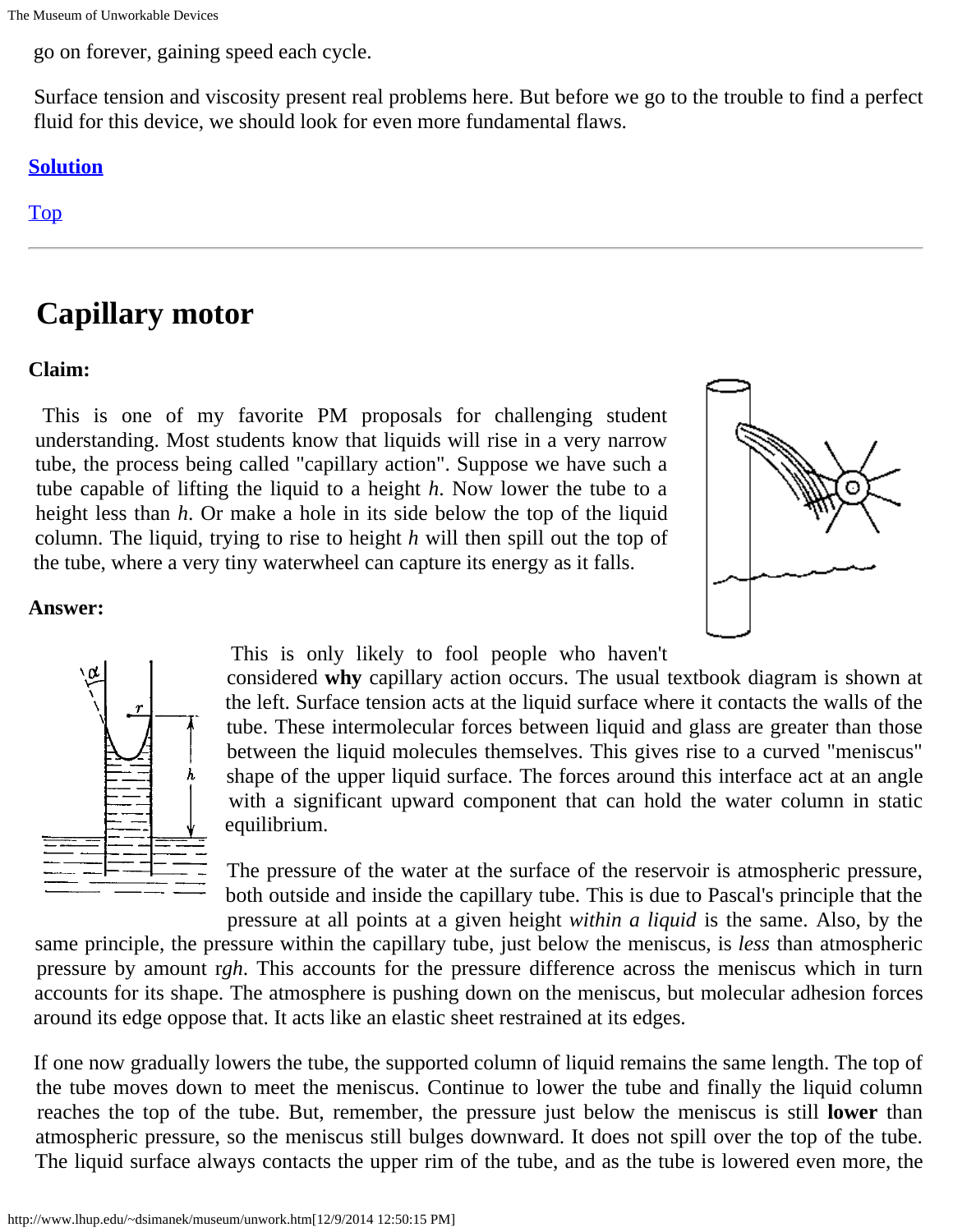meniscus follows it down.

This picture shows situations you might have imagined possible. The version shown in the second figure, with a hole in the side, is easily discredited. The hole must be smaller than the tube diameter, so it, too will exhibit surface tension forces. The pressure just inside this hole is still lower than atmospheric pressure, so the water will bulge inward, not outward, and no liquid will pass through it.

Pressure increases downward in a liquid, by the law r *gh* where r is the liquid density. The pressure at the liquid surface outside the capillary tube is atmospheric. So the pressure within the tube must decrease with height up to the meniscus. It's the pressure difference across the meniscus that is responsible for its curved shape. The second figure depicts an outcome that just can't happen.



### [Top](#page-0-0)

# <span id="page-20-0"></span>**Capillary wheels**

### **Claim:**

This idea appeared in the correspondence column of the April 22, 1911 issue of **Scientific American**. The editor invited readers to "search out the fallacy of this ingenious device."

Imagine two very carefully machined wheels with parallel axes on frictionless bearings. They are partly immersed in a liquid. There's a **very** narrow space between the flat portions of the wheels, causing liquid to be drawn up



 between, by capillary action. The weight of this sheet of liquid exerts downward forces on both wheels; therefore they should rotate in opposite directions as shown by the arrows. Since the force is small, the speed will be low also, giving the capillary column plenty of time to rise to compensate for this motion, maintaining a steady height.

> As usual, ignore friction and viscosity. The column of liquid is certainly being supported by an upward force provided by the wheels. Newton's third law requires that the column of liquid exerts a downward force on the wheels. This surely provides a torque on both wheels. So why don't they move?

> Another version, using pulleys and belts is shown at the left. The principle is the same, so we expect this to work just as well as the wheel version.

> This is another case where indistinguishable initial and final states and Stevin's principle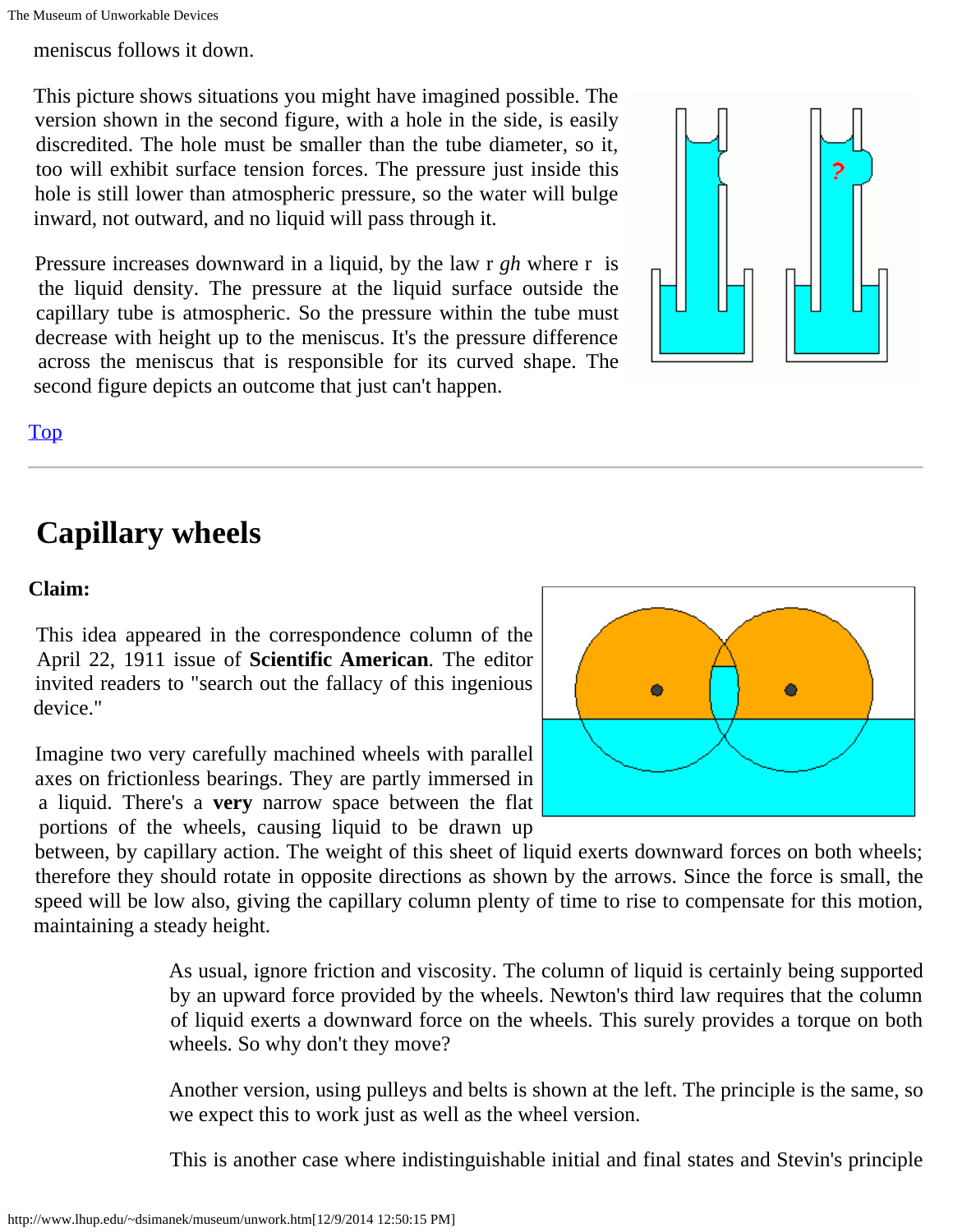

should have aborted this project at the conceptual stage.

[Answer](http://www.lhup.edu/~dsimanek/museum/capillar.htm) and discussion.

[Top](#page-0-0)

# <span id="page-21-0"></span>**George Sinclair's siphon.**

 This curious device appears in a 1669 book on pneumatics (in Latin) by philosophy professor George Sinclair of Glasgow University. Dircks mentions it in his 1870 book **Perpetuum Mobile** (p. 42) from which we took this picture.

Apparently the upper bulb has reduced pressure of air within it, sustaining the liquid drawn up from the dish. One end of a siphon transfers liquid from this bulb up through the bent rod and back to the dish. This loss of liquid from the bulb is replaced by more liquid drawn from the dish, due to the low air pressure in the bulb. Result: an endless circulation of liquid. A little water wheel might be run by the water exiting from the siphon into the dish. Well, maybe not.

Sinclair must have thought this device pretty neat, for he devoted 18 pages to discussion of its merits. You, dear reader, should easily demolish it in a few paragraphs.



[Answer](http://www.lhup.edu/~dsimanek/museum/sinclair.htm) and discussion.

[Top](#page-0-0)

# <span id="page-21-1"></span>**Bob Schadewald's gravity engine.**

### **Artist's conception of the gravity engine power station. The engine is an overbalanced**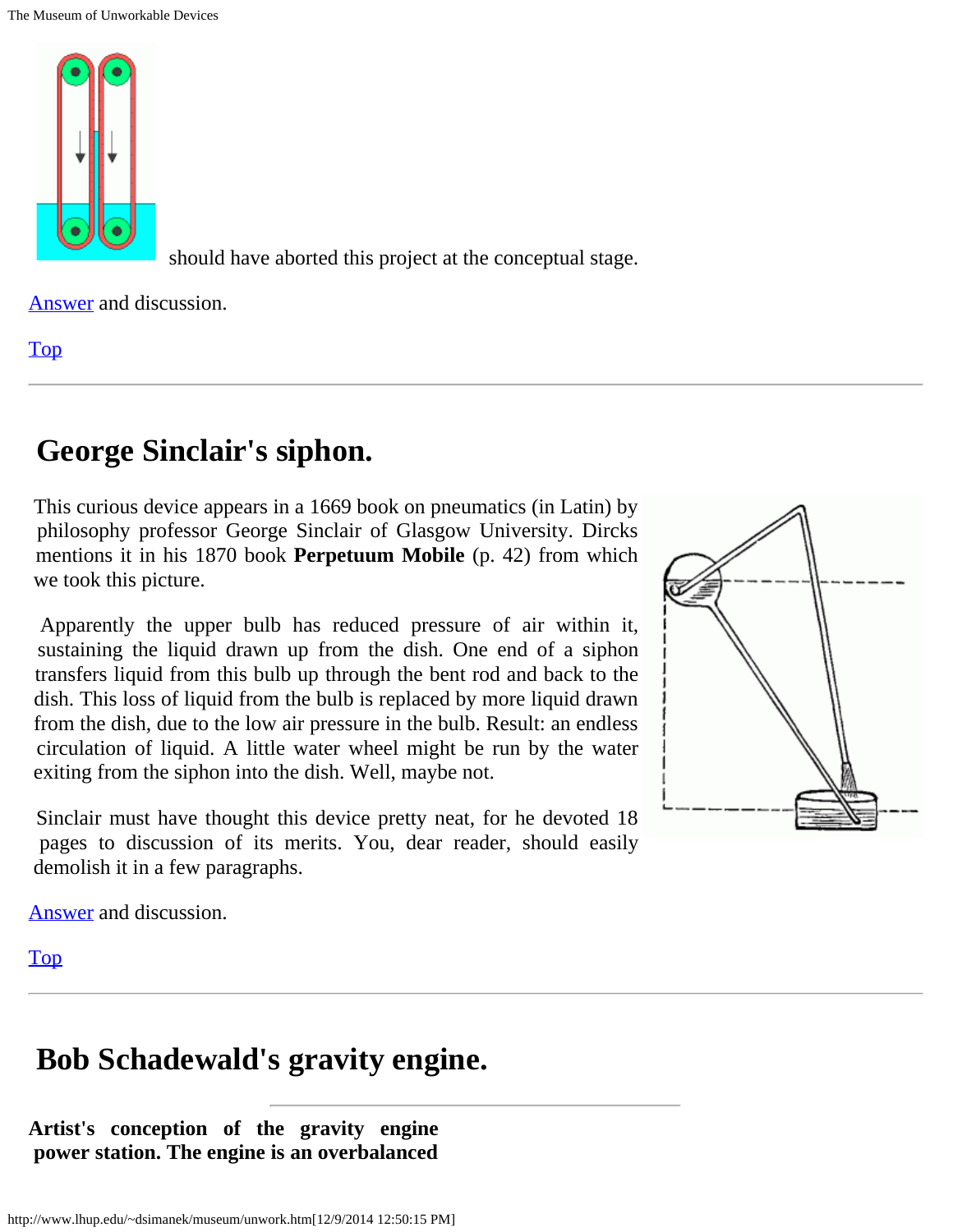**wheel or off-axis weight with (of course) frictionless bearings. Based on the assumption that the universal gravitational constant is continually decreasing this engine exploits the small energy that can be gained from this during each revolution. In keeping with the philosophy of the engine itself, power is transferred to the electric generator by a linkage of devious pulleys and belts.** [Drawing © 1992 by Donald E. Simanek.]



First, let's be very clear that Bob's **BS** Gravity

[Engine](http://www.lhup.edu/~dsimanek/sge.htm) is a parody, a joke. His intent was to tease, and amuse, and to tweak physicists and engineers whose understanding of physics was shaky. It was a challenge to readers to show conclusively whether or not it could work, given the "decreasing gravity" assumption. He was careful never to fully answer that question or to explain the joke.

The suggestion that the universal gravitational constant might be declining came out of speculative theoretical work of Paul A. M. Dirac. In 1937 he suggested that the universal gravitational constant *G* might be weakening, proportional to the age of the universe. He even predicted that in 10 billion years it might be only half what it is today. Since then the notion that fundamental constants, including the speed of light, might change over time has fascinated speculative theorists. It has also fascinated new-age wackos, who shamelessly adapt and pervert the idea to fit their own agendas.

Obviously the BS engine falls into my class (2) and possibly (4).

m  $8.8$ h

Stevin's principle does not kill this proposal, for the initial and final states of the system (including its environment) after each cycle are not identical. This wheel would operate equally well in either direction, however, that is always suspicious.

Scott Morris discussed some PM machines in OMNI magazine in 1990 (July, p. 98 and 99; August p. ?), and quotes Bob Schadewald as saying "My description is a subtle deception. The velocity of the moving weight will never exceed what it was when it passed the bottom, dead center, the first time, even if there is no friction. The weight may pick up speed at the top, but never at the bottom, so there is never any real speedup in the wheel."

How does Bob arrive at that conclusion? Can this unexpected result be justified by elementary physics? And why does Bob say that "the weight **may** pick up speed at the top, but never at the bottom"?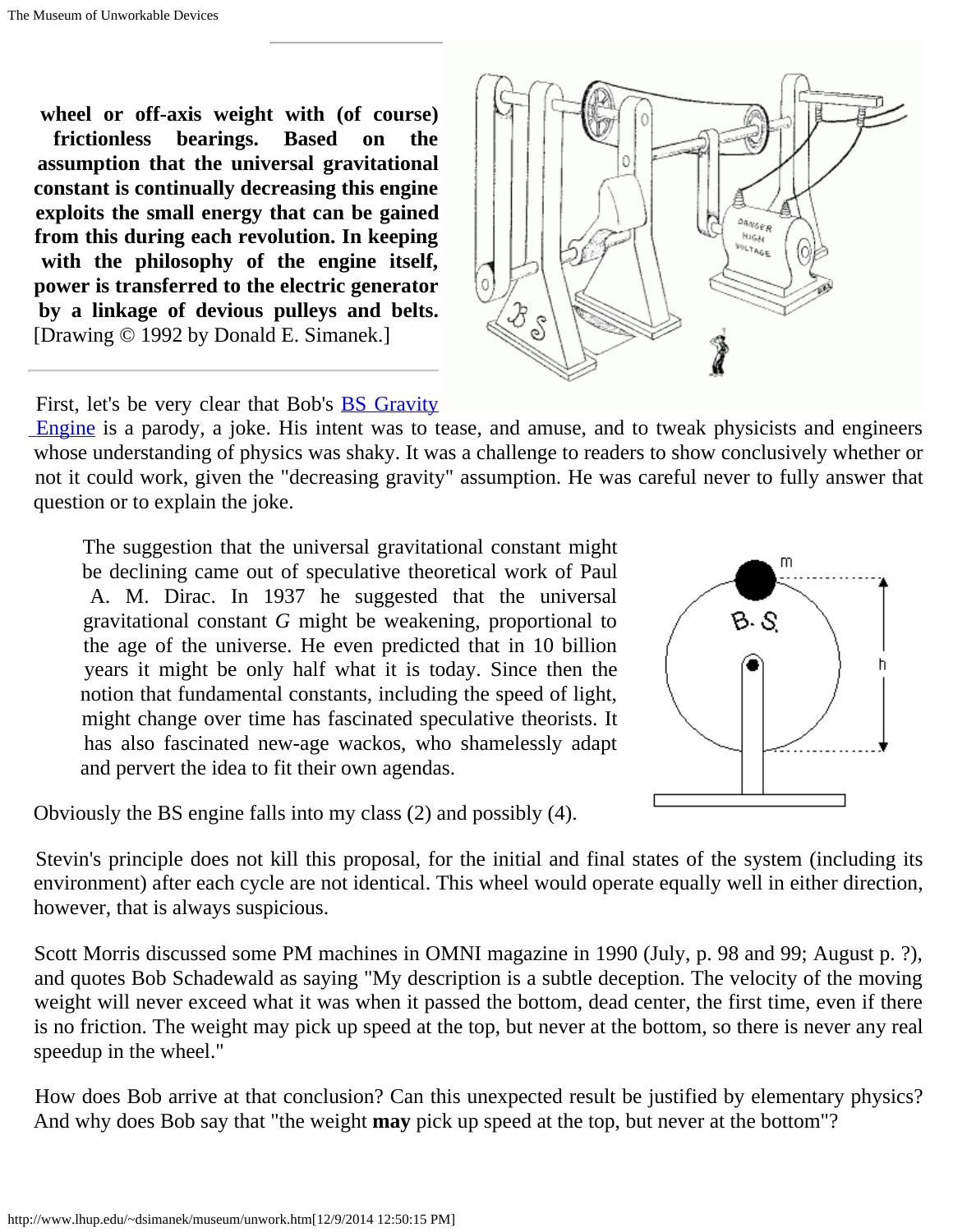**[Answer and discussion](http://www.lhup.edu/~dsimanek/museum/sge-ans.htm)**.

### <span id="page-23-0"></span>[Top](#page-0-0)

# **Simanek's bouncing ball engine**

This PM proposal works just as well at Bob Schadewald's Gravity Engine (SGE) and it may be easier to analyze. Doing so might shed some light on the principles behind the SGE.

Bob cast his SGE in the form of a wheel. This introduces the feature of rotation that is a "red herring" for some people. They think that the paradox somehow depends on rotation or requires consideration of centrifugal effects. It doesn't, as this non-rotating bouncing ball engine illustrates.



### **Inventor reads by light powered by electricity provided by the ceiling transducer of a bouncing ball engine. He's wearing earplugs.**

A ball bounces up and down between floor and ceiling, both rigid and massive. The bounces are assumed elastic, that is the ball's velocity after impact is the same as before impact, but with reversed direction.

Now imagine that the gravitational constant *g* is slowly but steadily decreasing. The ball is released at rest from the ceiling. The ball attains a certain speed when it reaches the floor, and rebounds with that same speed. But since *g* is now smaller, the ball still has a small velocity when it hits the ceiling. Clearly this means that on completion of this ceiling-to-floor-to-ceiling cycle it has gained a small amount of kinetic energy, which we could extract with a slightly inelastic ceiling panel. The panel would steal just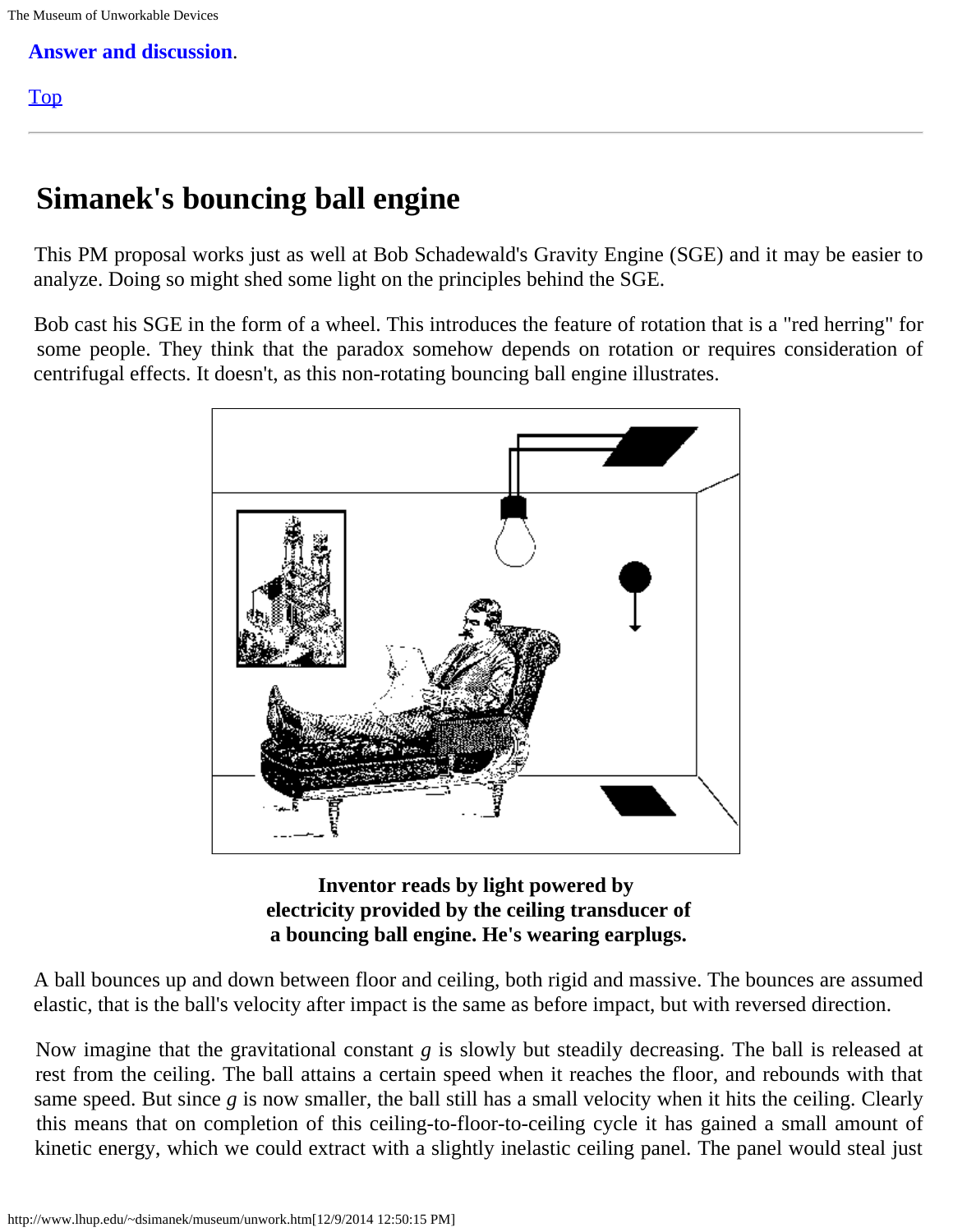that extra amount of energy, bringing the ball to rest there momentarily. The ball would then start the next cycle with zero speed, as in the previous cycle. The gravitational force, though slightly smaller than before, would cause the ball to fall to the floor and bounce back to the ceiling, where we again steal the excess energy gained in this cycle, and so on forever, or until gravity runs out, whichever comes first.

The assumptions of perfectly elastic impact and infinite mass floor are no more unreasonable in posing this apparent paradox than the assumption of frictionless bearings in the wheel. Given these assumptions we still ought to be able to analyze the machine and show whether it could work as claimed.

**[Answer and discussion](http://www.lhup.edu/~dsimanek/museum/bbe-ans.htm)**. [Top](#page-0-0)

# <span id="page-24-0"></span>**The Gravity shield engine**

### **Claim:**

This proposal is at least a century old. Classic simplicity! A wheel has a frictionless axle. Now just insert a gravity shield under one side, making that side lighter and this will initiate and maintain rotation. Indeed, you'd better extract energy from it continually, or put a brake on it, or it will spin so fast it will tear itself apart.

I've often seen this without reference to its inventor. If anyone knows who the inventor is, please let me know. Nicola Tesla described it, in his article ["The Problem of](http://www.tfcbooks.com/tesla/1900-06-00.htm)  [Increasing Human Energy"](http://www.tfcbooks.com/tesla/1900-06-00.htm) in *Century Illustrated Magazine*, June 1900.

*It is possible, and even probable, that there will be, in*



 *time, other resources of energy opened up, of which we have no knowledge now. We may even find ways of applying forces such as magnetism or gravity for driving machinery without using any other means. Such realizations, though highly improbable, are not impossible. An example will best convey an idea of what we can hope to attain and what we can never attain. Imagine a disk of some homogeneous material turned perfectly true and arranged to turn in frictionless bearings on a horizontal shaft above the ground. This disk, being under the above conditions perfectly balanced, would rest in any position. Now, it is possible that we may learn how to make such a disk rotate continuously and perform work by the force of gravity without any further effort on our part; but it is perfectly impossible for the disk to turn and to do work without any force from the outside. If it could do so, it would be what is designated scientifically as a "perpetuum mobile," a machine creating its own motive power. To make the disk rotate by the force of gravity we have only to invent a screen against this force. By such a screen we could prevent this force from acting on one half of the disk, and the rotation of the latter would follow. At least, we cannot deny such a possibility until we know exactly the*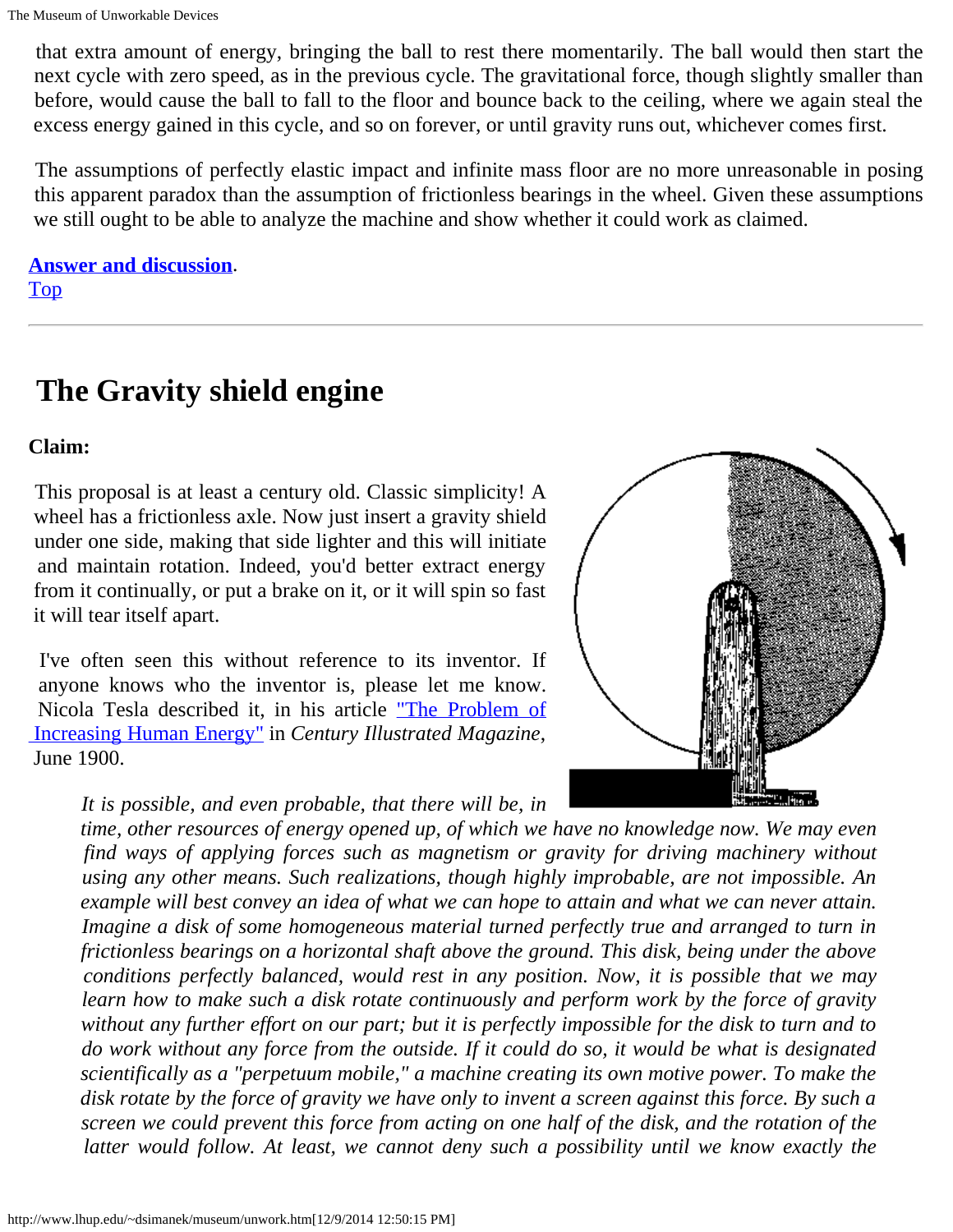*nature of the force of gravity. Suppose that this force were due to a movement comparable to that of a stream of air passing from above toward the center of the earth. The effect of such a stream upon both halves of the disk would be equal, and the latter would not rotate ordinarily; but if one half should be guarded by a plate arresting the movement, then it would turn.*

Critics will be quick to observe that if one imagines a virtual rotation through a small angle, the wheel is physically the same as before. The small portion at the bottom that was in the gravitational field becomes weightless over the gravity shield, but at the same time an equal segment of the wheel moves from weightless condition back into the gravitational field. They therefore argue that nothing has changed, and there is no reason there should be such motion. This is a nice application of Stevin's principle of virtual work.

The unknown inventor might argue thusly: *Remove the gravity shield. Imagine an equivalent: a halfwheel. It would rotate under the action of gravity and then continue to swing like a pendulum. You can hardly deny that if one half of the wheel suddenly had no gravitational force upon it, the other half would move due to the unbalanced torque.*

 This suggests a better design. *Don't use a wheel. Use an unbalanced weight as in the SGE (see previous item). Start the machine with the weight at the top of its range. Give it a slight nudge toward the unshielded side, and it will fall, gaining kinetic energy. This kinetic energy at the bottom remains unchanged during its upward motion over the shield, and is still there when the weight reaches the top, carrying it into the unshielded side where it picks up still more energy, and so on forever.* What prevents that?

There's always the possibility that you may assume some part of the machine that is itself physically impossible. If one too readily grants its possibility, much time can be wasted analyzing the other parts of the machine. Here the suspect part is the gravity shield. Can we simply and conclusively show that a gravity shield is or is not possible? Can we show that its very existence would violate some fundamental law?



This puzzle doesn't require a perfect shield. A shield that reduces the gravitational force by only a few percent would seem to meet the requirements of a perpetual motion machine. We need to show, by simple physics that (1) the very existence of such a shield would violate fundamental laws of physics, or (2) even with such a shield, the wheel would not turn perpetually and would not gain speed or (3) some fundamental law of physics is wrong, and so is Stevin's principle and the laws of thermodynamics.

The rationale for this wheel says that it will only gain speed in one direction. If turned in the other direction it would lose speed. This may be a clue. Stevin's principle demolishes the version with a uniform wheel, for the initial and final states of the system and environment are identical for any virtual displacement of the wheel. Therefore the wheel cannot move on its own. So why did we mistakenly think that it **should** turn by itself? Stevin's principle also discredits the eccentric weight version, for a virtual displacement of one revolution returns the wheel an identical state. But that doesn't help us understand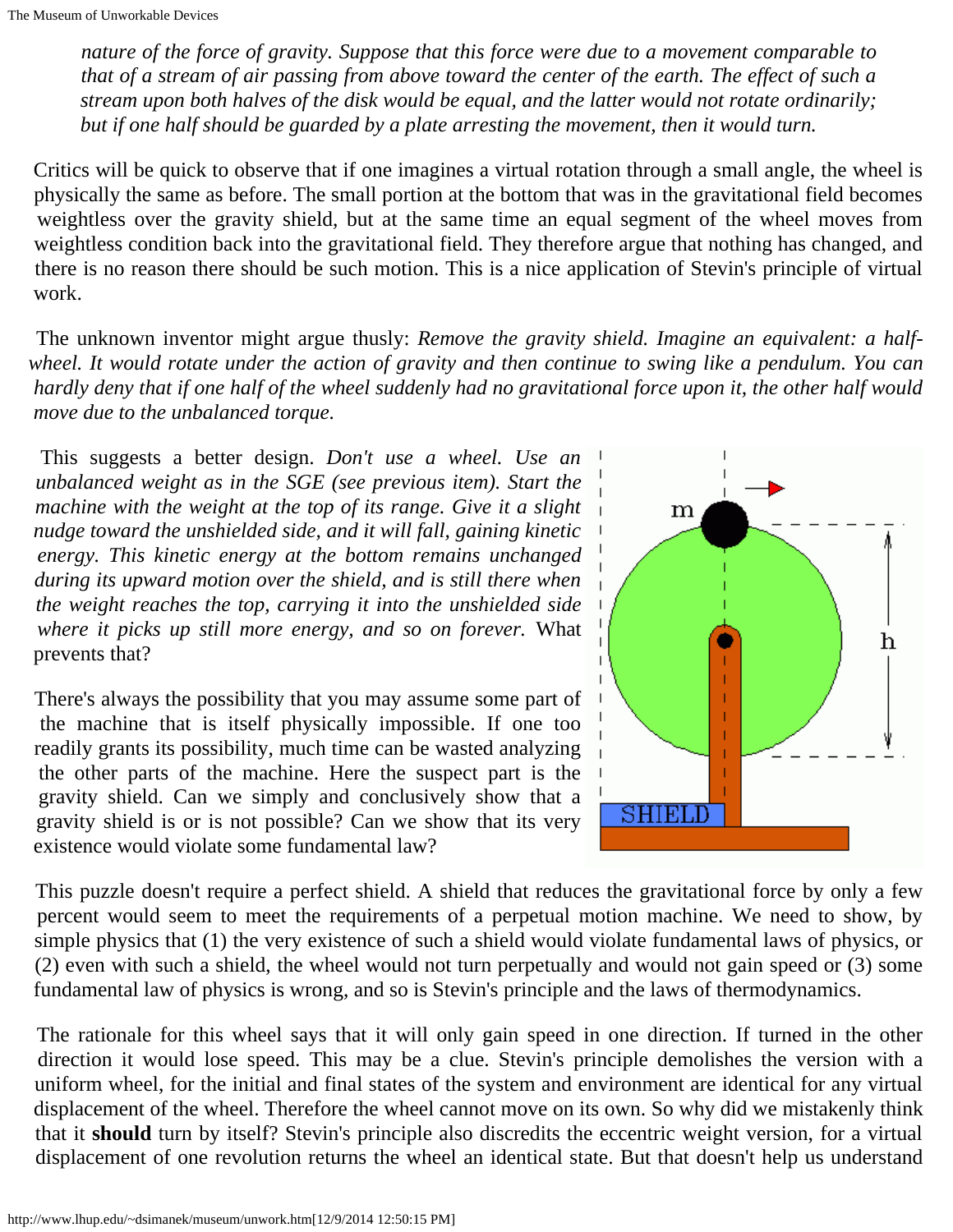what's going on during each cycle.

### [Discussion and answer.](http://www.lhup.edu/~dsimanek/museum/gravshld.htm)

### [Top](#page-0-0)

# <span id="page-26-0"></span>**The Classic magnetic shield engine**

A reader informs us that a device of this sort was given as an extra credit homework problem by an MIT professor back in 1985. Chris Cheng, a high school student from Sydney, Australia, sent us a simple version, from which this one evolved through a process of tinkering.

### **How it's supposed to work.**

Magnetic shielding materials are available. They aren't perfect shields, but for the purposes of this motor they don't need to be perfect.

A freely rotatable armature in the center consists of a permanent magnet partly covered with a magnetic shield (solid black). The shield has openings at the right, near the poles. An outer ring has magnets in a radial array with their north poles inside, firmly fastened to a rigid frame. These magnets are long, so the south poles are at a considerably greater radius than



the north poles. The magnetic field from a magnet pole decreases in strength with distance.

The shield apertures permit each armature pole to "see" only a couple of the magnets of the outer ring. Each armature pole is affected primarily by the north poles of the ring, those being nearest. Therefore, in the position shown in the picture, the N pole of the armature is repelled, experiencing a force to the left. The S pole of the armature is attracted, experiencing a force to the right. These two forces make a couple, which rotates the armature clockwise.

Classic simplicity! If you wanted to improve it, those outer magnets could be swung up or down so they were in a cylindrical array of magnets with their axes parallel. Then a similar armature could be placed in the plane of the S poles, operating on the same axle as the armature in the plane of the N poles. This should double the power output!

We caution the reader that this machine has details that could be subtle and difficult to analyze in detail. Gauss's and Stokes' laws in vector calculus form may be required for a full analysis. However, this machine has a simple and fundamental flaw that can be appreciated even at the introductory physics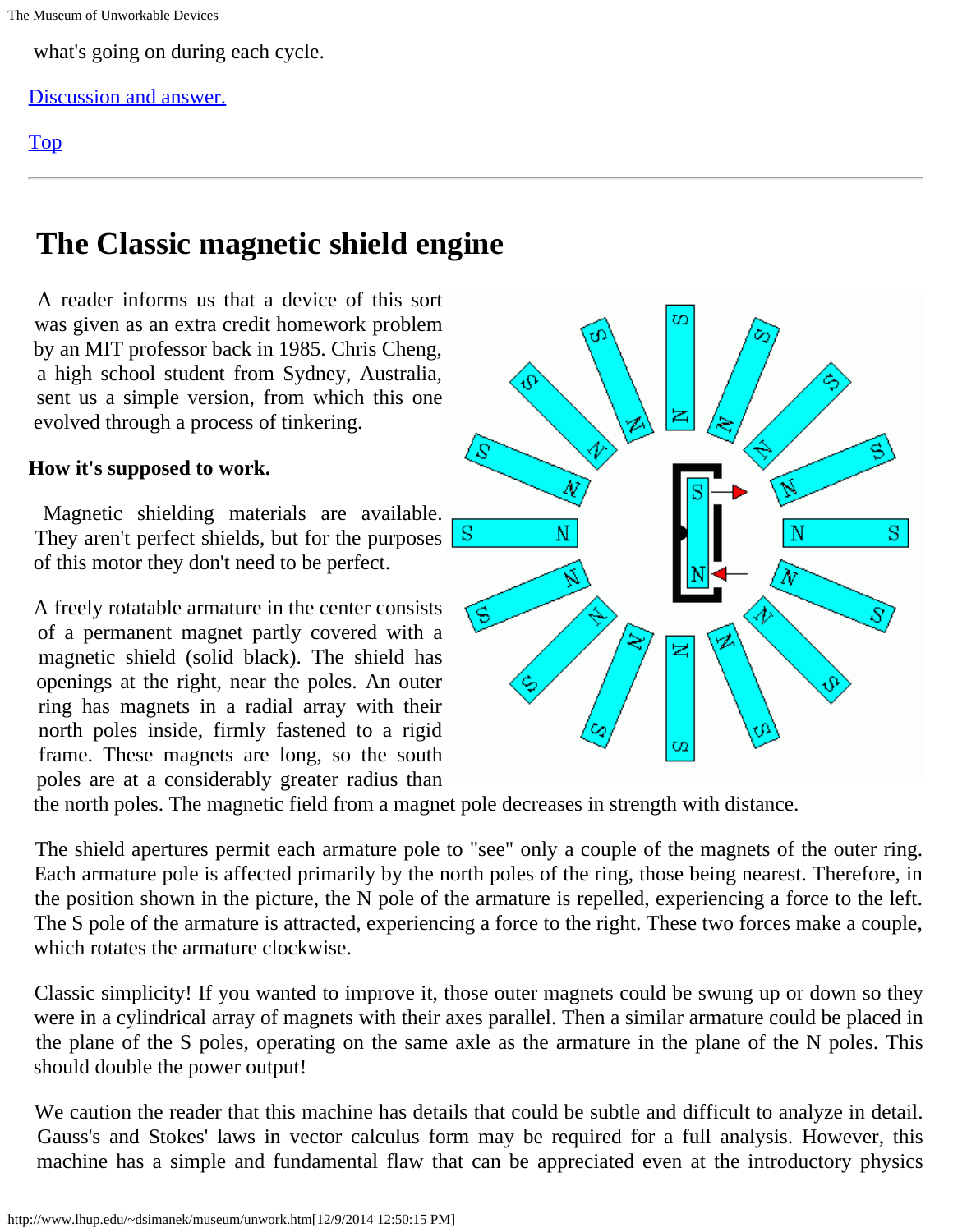The Museum of Unworkable Devices

level.

[Answer and discussion.](http://www.lhup.edu/~dsimanek/museum/cheng2.htm)

### [Top](#page-0-0)

Re: Answers left as exercise for the student. Send your answers  $\overline{DSIMANK}$  (a) LHUP. EDU to the address shown at the right. The earliest good answer(s) that arrive may be posted here, with credit to author. I will post (at my discretion) answers that are simple to explain, clear, correct, perceptive, and that stimulate thinking and further discussion. Posted answers, whether written by me or by others, do not always represent the final word on a given proposal. On several occasions perceptive readers have noticed things we missed, or suggested simpler ways to explain something. So don't hesitate to skeptically rethink given "answers".

While I welcome submission of new or innovative perpetual motion puzzles, I assume no obligation to respond in detail to all of them. In particular, I cannot be expected to analyze vague proposals, overly and unnecessarily complicated designs, nor ideas that are simply variations of classics found in the literature. I've already received proposals that fail for the same reasons already discussed above, indicating that the person proposing the idea hadn't fully understood this document. Also, I choose not to include devices that would **require** advanced mathematics or physics for detailed analysis. I don't like to post puzzles unless I am reasonably confident what the flaw is, and that the flaw can be explained using elementary physics principles.

To those inventors whose creations I choose not to include in the museum collection, I offer this comment and consolation:



**"It may be perpetual motion, but it will take forever to test it."** Cartoon by Donald Simanek.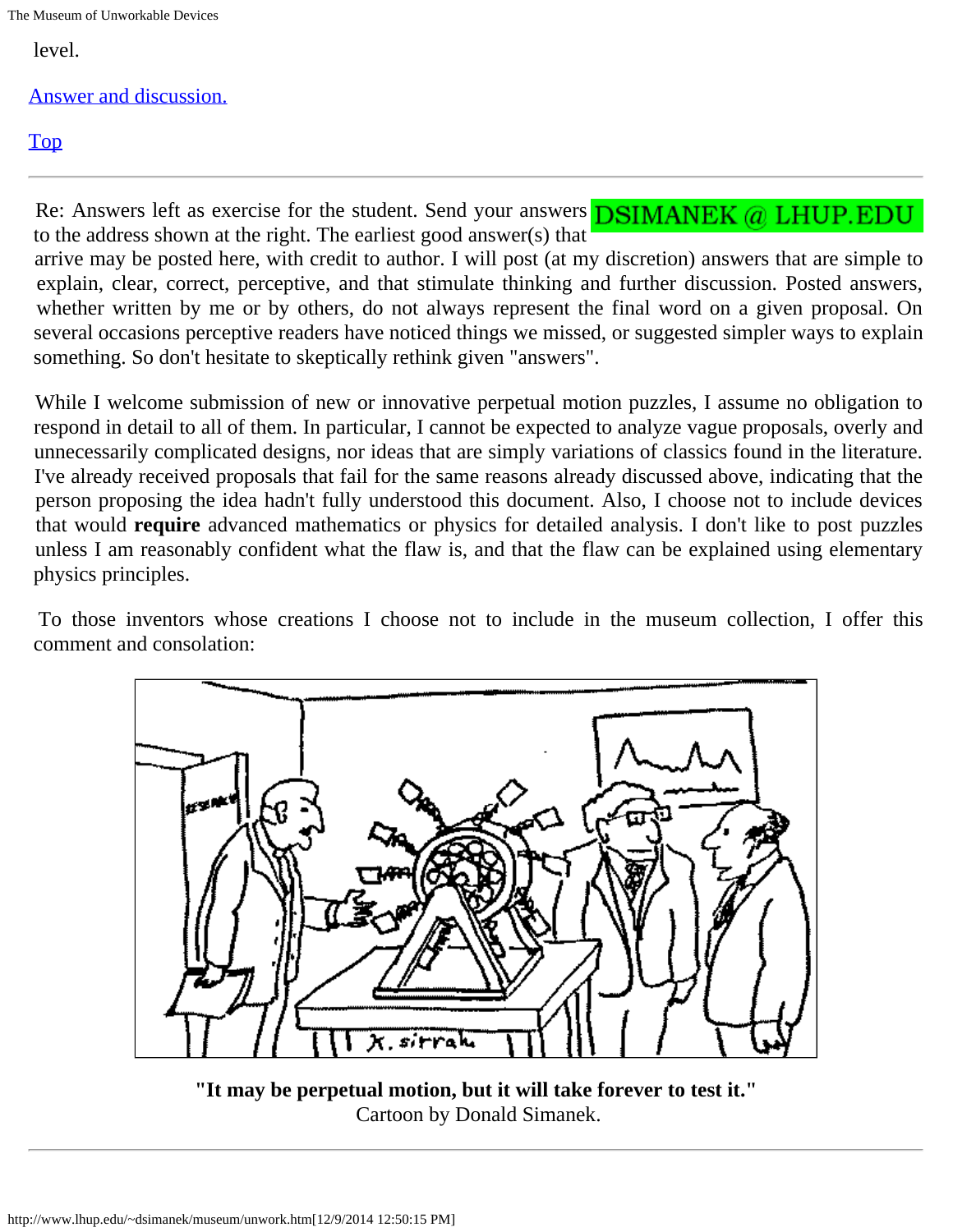### <span id="page-28-0"></span>[Top](#page-0-0)

# **Links**

- [Hans-Peter Gramatke](http://www.perpetuum.hp-gramatke.de/perpetuum/index.htm) has an excellent site (in German) covering everything you ever wanted to know about Perpetual Motion Machines. He also has a large portion of it in an [English](http://www.hp-gramatke.net/index.htm) version. Hans-Peter has been an invaluable source of information to me while expanding my site.
- Kevin Kilty's [Perpetual Motion](http://www.kilty.com/pmotion.htm) web page has some nice pictures and explanations. Kevin has been most helpful to me in discussions of the finer points of PMM.
- [Eric's history of Perpetual](http://www.phact.org/e/dennis4.html) [Motion and Free energy Machines.](http://www.phact.org/e/dennis4.html) Many other useful links are on this page.
- Bob Jenkins' [Perpetual Motion Machines](http://burtleburtle.net/bob/physics/whythere.html) briefly describes some PMM not found elsewhere on the internet.
- ["PERPETUAL MOTION" SEEKERS. THEIR FASCINATING BUT HOPELESS PURSUIT. With](http://homepage.ntlworld.com/forgottenfutures/perp/perp.htm)  [Illustrations of Machines that have been Invented Recently. Harmsworth's Magazine - September](http://homepage.ntlworld.com/forgottenfutures/perp/perp.htm)  [1898](http://homepage.ntlworld.com/forgottenfutures/perp/perp.htm)

<span id="page-28-1"></span>[Top](#page-0-0)

# **Bibliography**

When I first compiled this bibliography, most of these references were rare, hard to find books. I was fortunate to have copies of them. Now [2012] many of them are available as free ebooks. Others may be had in very inexpensive reprint editions. There's now no excuse for any hopeful perpetual motion machine inventor to be ignorant of the long history of this subject.

- 1. Angrist, Stanley W. "Perpetual Motion Machines" in *Scientific American*, Jan 1968. This article is also in a Sci. Amer. reprint book.
- 2. Angrist, Stanley W. and Loren G. Hepler. *Order and Chaos*. Basic Books, 1967. [QC311.A5]
- 3. Dircks, Henry. (1806-1873) [Perpetuum Mobile, or the search for self-motive](http://archive.org/details/perpetuummobile01dircgoog) [power during the 17th](http://archive.org/details/perpetuummobile01dircgoog)  [18th and 19th centuries](http://archive.org/details/perpetuummobile01dircgoog). London, E. & F. Spon, 16 Bucklersbury, 1861. Rogers and Hall Co., 1916.
- 4. Dircks, Henry. (1806-1873) [Perpetuum Mobile, or the history of the search](http://archive.org/details/perpetuummobile00dircgoog) [for self-motive power](http://archive.org/details/perpetuummobile00dircgoog)  [from the 13th to the 19th century](http://archive.org/details/perpetuummobile00dircgoog). London, E. & F. Spon, 48 Charing Cross, 1870.
- 5. Dircks, Henry. (1806-1873) [Scientific Studies or Practical, in Contrast](http://books.google.com/books/reader?id=Jhov-XcgOXsC&printsec=frontcover&output=reader&source=gbs_atb_hover) [With Chimerical Pursuits,](http://books.google.com/books/reader?id=Jhov-XcgOXsC&printsec=frontcover&output=reader&source=gbs_atb_hover)  [Exemplified in Two Popular Lectures](http://books.google.com/books/reader?id=Jhov-XcgOXsC&printsec=frontcover&output=reader&source=gbs_atb_hover). I. The Life of Edward Somerset, Second Marquis of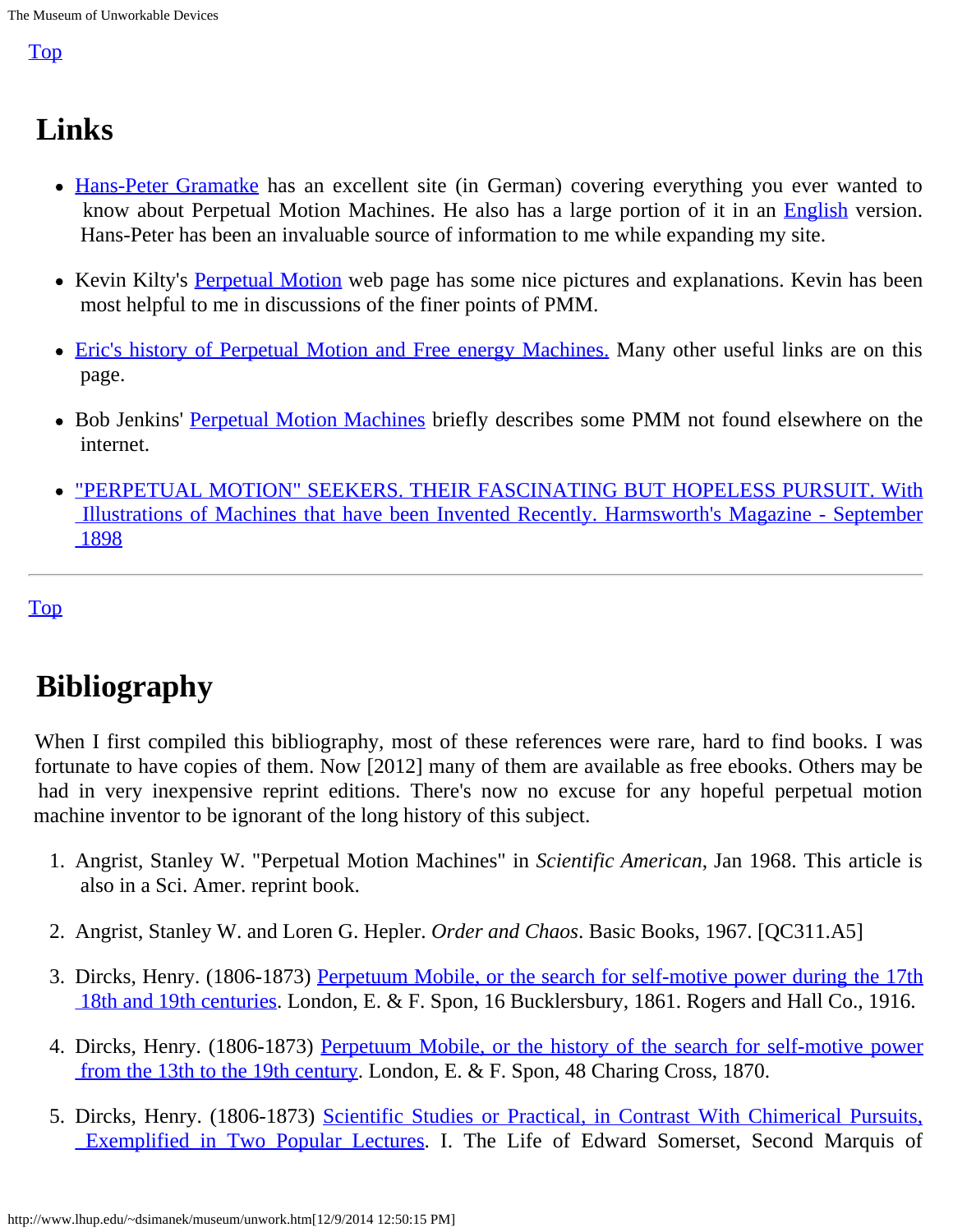Worcester, Inventor of the Steam Engine. II. Chimeras of Science: Astrology, Alchemy, Squaring the Circle, Perpetuum Mobile, Etc. London, E. & F. N. Spon, 48 Charing Cross, S. W. 1869.

- 6. Gardner, Martin [Fads and Fallacies in the Name of Science.](http://alternative-x.com/store/Martin%20Gardner%20-%20Fads%20%26%20Fallacies%20In%20The%20Name%20Of%20Science.pdf) Dover, 1952, 1957. This is a classic. This book has no chapter on perpetual motion, but Gardner's comments on the psychology of pseudoscientists and cranks applies equally well to many perpetual motionists. See the next reference for his comments on perpetual motion.
- 7. Gardner, Martin. *Perpetual Motion: Illusion and Reality*, Foote Prints, (house magazine of Foote Mineral Co., Exton, Pennsylvania.) Vol. 47, No. 2, 1984, p. 21-35.
- 8. Herring, Daniel Webster, Ph.D (1850-1938) [Foibles and Fallacies of Science](http://archive.org/details/foiblesandfallac029520mbp). Van Nostrand, 1924.
- 9. Hiscox, Gardner D., M.E. *Mechanical Appliances and Novelties of Construction.* Normal W. Henley Publ. Co., 1927. Chapter 23, available online, is a marvelous resource of about 60 failed mechanical devices, with pictures. Inventors' names, dates, and patent numbers are usually not given, nor does this source give reasons why the devices don't work. Hiscox's preamble suggests that scientific opinion is divided on the possibility of perpetual motion. But his description of many of these devices reveals that he has no doubt about their impossibility, and he seems to be saying "Of course you can see why these obviously won't work, so I don't need to spell it out." Alas, that is not at all obvious to many inventors, even today, who peddle minor variations of these old and discredited ideas, fully confident that they **must** work. If you have just invented a seemingly marvelous perpetual motion machine, you'd better look here to see whether it has been done before. If it has, you can be sure it doesn't work.
- 10. Jastrow, Joseph. *The Story of Human Error*. D. Appleton- Century Company, 1936. Chapter on "Error in Physics," by W. F. G. Swann. Books for Libraries.
- 11. Moore, Clara Bloomfield. [Keely and His Discoveries](http://archive.org/details/keelyhisdiscover00moorrich). (Reprint ed with foreword by Leslie Shepard, University Books, 1972?. Original edition, 1893(?).) Mrs. Moore was one of Keely's most faithful supporters. Keely's explanations of his theories were incomprehensible even to those sympathetic to his work, and this book provides many examples of this.
- 12. Ord-Hume, Arthur W. J. G. *Perpetual Motion*. St Martins, 1978. Ord-Hume is an engineer, and has written extensively on antique clocks and other mechanisms. But his cavalier "refutations" of many of the perpetual motion machines are trivial and misleading. Some parts, particularly chapter 6, are difficult to follow. But, the book has the virtue of still being in print, in paperback, and as a historical survey of the subject it is well worth owning. However, the drawings in the Barnes and Noble reprint edition are not nearly so clear.
- 13. Phin, John. [The Seven Follies of Science](http://archive.org/details/sciencesevenfoll00phinrich). D. Van Nostrand, 1906. The line drawings are very clearly reproduced. The explanations often miss the mark.
- 14. Scientific American, 1884, has references to J. W. Keely, generally derogatory and even sarcastic. March 19, p. 196. April 5, p. 213. Oct 11, p. 230.
- 15. Verance, Percy (Pseudonym!). [Perpetual Motion](http://4dlab.blogspot.com/2010/05/is-search-for-perpetual-motion-utopia.html). 20th Century Enlightenment Specialty Co., 1916.